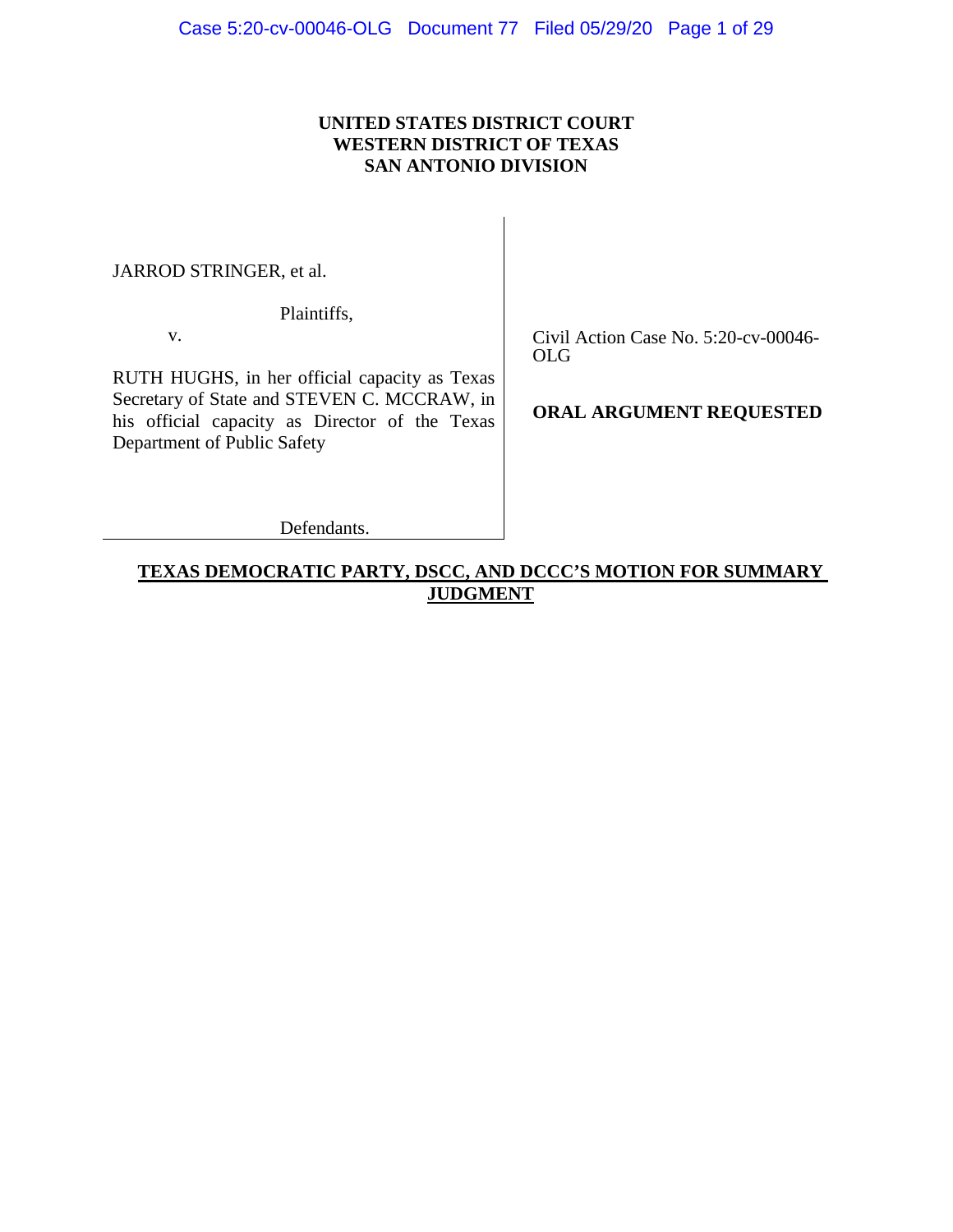# **TABLE OF CONTENTS**

| I.   |                 |                                                                            |                                                                          |  |  |  |
|------|-----------------|----------------------------------------------------------------------------|--------------------------------------------------------------------------|--|--|--|
| II.  |                 |                                                                            |                                                                          |  |  |  |
| III. |                 |                                                                            |                                                                          |  |  |  |
|      | A.              |                                                                            |                                                                          |  |  |  |
|      | <b>B.</b>       |                                                                            |                                                                          |  |  |  |
| IV.  |                 |                                                                            |                                                                          |  |  |  |
|      | A.              |                                                                            |                                                                          |  |  |  |
|      |                 | 1.                                                                         |                                                                          |  |  |  |
|      |                 | 2.                                                                         |                                                                          |  |  |  |
|      |                 | 3.                                                                         | Intervenors' injuries are directly traceable to Defendants' conduct.  15 |  |  |  |
|      |                 | $\overline{4}$ .                                                           | Intervenors' injuries can be redressed by a favorable decision.  15      |  |  |  |
|      | <b>B.</b>       | The doctrine of collateral estoppel precludes Defendants from relitigating |                                                                          |  |  |  |
|      | $\mathcal{C}$ . |                                                                            | Intervenors are entitled to summary judgment for the reasons detailed in |  |  |  |
| V.   |                 |                                                                            |                                                                          |  |  |  |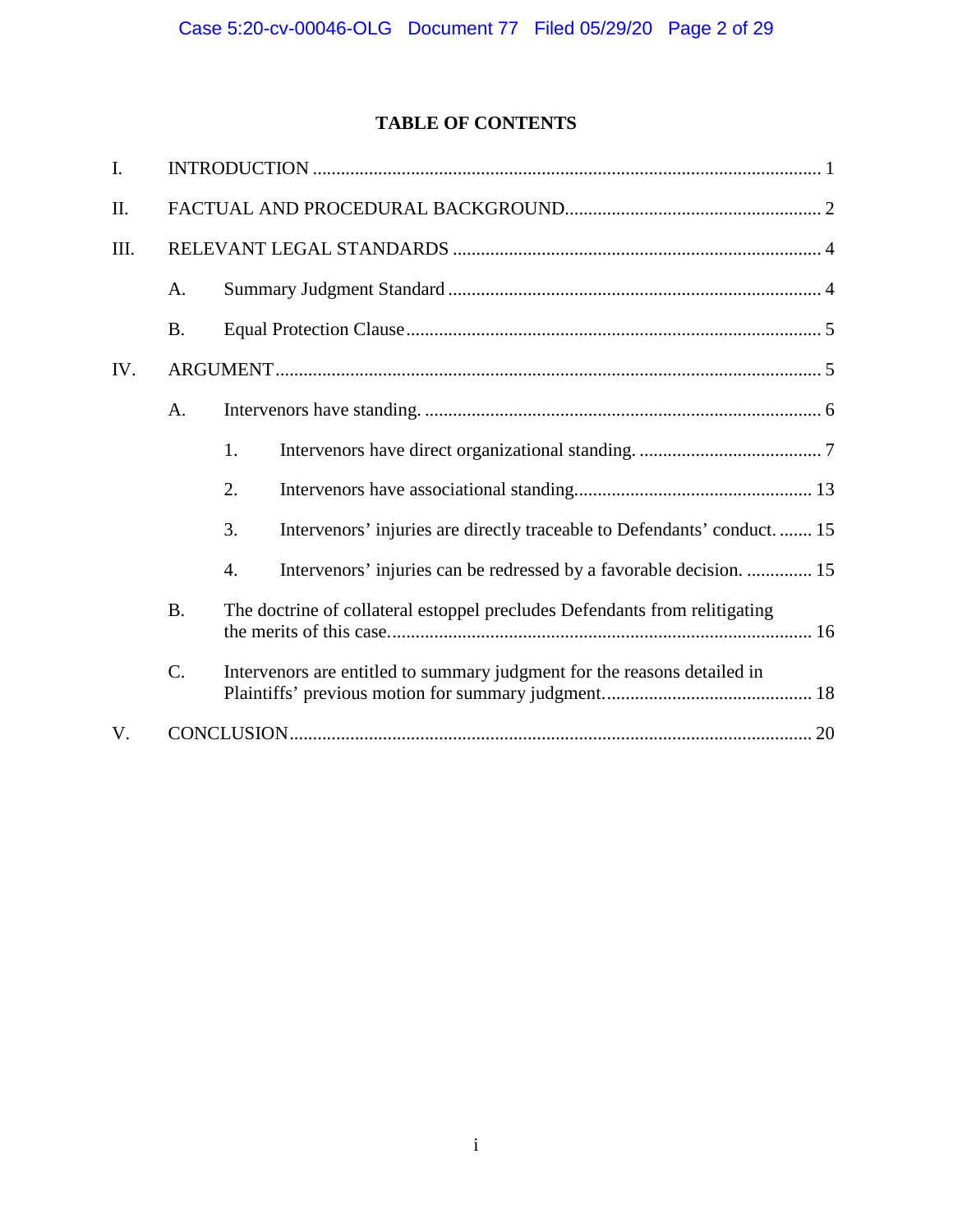# Case 5:20-cv-00046-OLG Document 77 Filed 05/29/20 Page 3 of 29

# **TABLE OF AUTHORITIES**

| <b>CASES</b> | PAGE(S) |
|--------------|---------|
|--------------|---------|

| Anderson v. Celebrezze,                                                                                                                                                                                                                                                |  |
|------------------------------------------------------------------------------------------------------------------------------------------------------------------------------------------------------------------------------------------------------------------------|--|
| Bay Cty. Democratic Party v. Land,                                                                                                                                                                                                                                     |  |
| Burdick v. Takushi,                                                                                                                                                                                                                                                    |  |
| Celotex Corp. v. Catrett,                                                                                                                                                                                                                                              |  |
| Crawford v. Marion Cty Election Bd.,                                                                                                                                                                                                                                   |  |
| Crawford v. Marion Cty. Election Bd.,                                                                                                                                                                                                                                  |  |
| Democratic Nat'l Comm. v. Bostelmann,<br>No. 20-CV-249-WMC, 2020 WL 1320819 (W.D. Wis. Mar. 20, 2020) 14                                                                                                                                                               |  |
| Democratic Nat'l Comm. v. Reagan,<br>329 F. Supp. 3d 824 (D. Ariz. 2018), aff'd, 904 F.3d 686 (9th Cir. 2018),<br>reh'g en banc granted, 911 F.3d 942 (9th Cir. 2019), rev'd on other grounds<br>and remanded, Democratic Nat'l Comm. v. Hobbs, 948 F.3d 989 (9th Cir. |  |
| Democratic Nat'l Comm. v. Republican Nat'l Comm.,                                                                                                                                                                                                                      |  |
| Democratic Party of Ga., Inc. v. Crittenden,                                                                                                                                                                                                                           |  |
| Fla. Democratic Party v. Hood,                                                                                                                                                                                                                                         |  |
| Fla. Democratic Party v. Scott,                                                                                                                                                                                                                                        |  |
| Fla. State Conference of N.A.A.C.P. v. Browning,                                                                                                                                                                                                                       |  |
| Friends for the Earth, Inc. v. Chevron Chem. Co.,                                                                                                                                                                                                                      |  |
| Friends of the Earth, Inc. v. Laidlaw Envtl. Servs.,                                                                                                                                                                                                                   |  |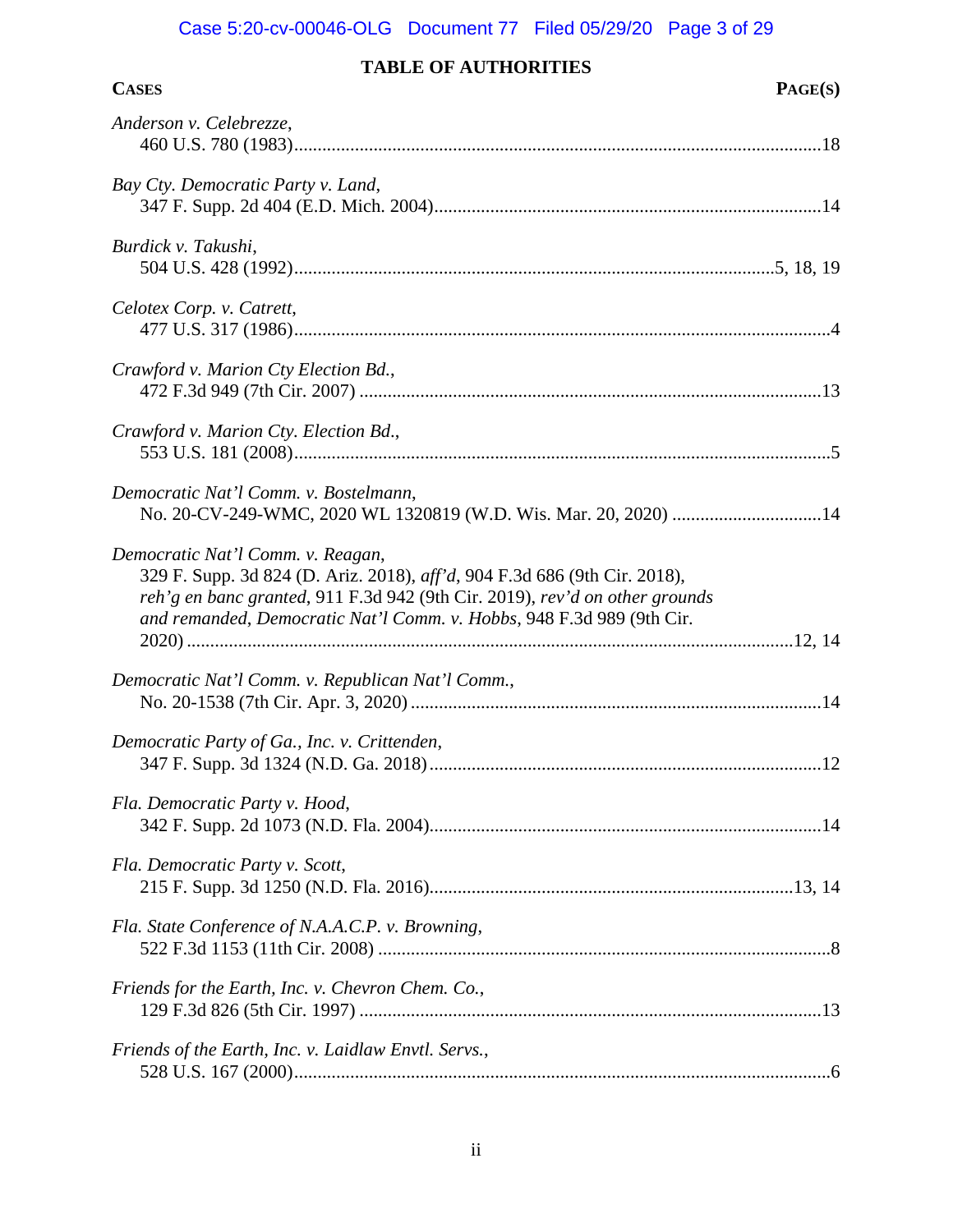# Case 5:20-cv-00046-OLG Document 77 Filed 05/29/20 Page 4 of 29

# **TABLE OF AUTHORITIES**

| <b>CASES</b> | PAGE(S) |
|--------------|---------|
|--------------|---------|

| Ga. Republican Party v. Sec. & Exch. Comm'n,                                                                      |
|-------------------------------------------------------------------------------------------------------------------|
| Green Party of Tenn. v. Hargett,                                                                                  |
| Havens Realty Corp. v. Coleman,                                                                                   |
| Hunt v. Wash. State Apple Adver. Comm'n,                                                                          |
| Inclusive Cmtys. Project, Inc. v. Dep't of Treasury,                                                              |
| Langley v. Price,                                                                                                 |
| LaRoque v. Holder,                                                                                                |
| Lee v. Va. State Bd. of Elections,<br>188 F. Supp. 3d 577 (E.D. Va. 2016), aff'd, 843 F.3d 592 (4th Cir. 2016)12  |
| Lujan v. Def. of Wildlife,                                                                                        |
| Matsushita Elec. Indus. Co., Ltd. v. Zenith Radio Corp.,                                                          |
| Norman v. Reed,                                                                                                   |
| OCA-Greater Houston v. Texas,                                                                                     |
| Ohio Org. Collaborative v. Husted,<br>189 F. Supp. 3d 708 (S.D. Ohio 2016), rev'd sub nom. on other grounds, Ohio |
| Owen v. Mulligan,                                                                                                 |
| Parklane Hosiery Co., Inc., v. Shore,                                                                             |
| Pye v. Oil States Energy Servs., LLC,                                                                             |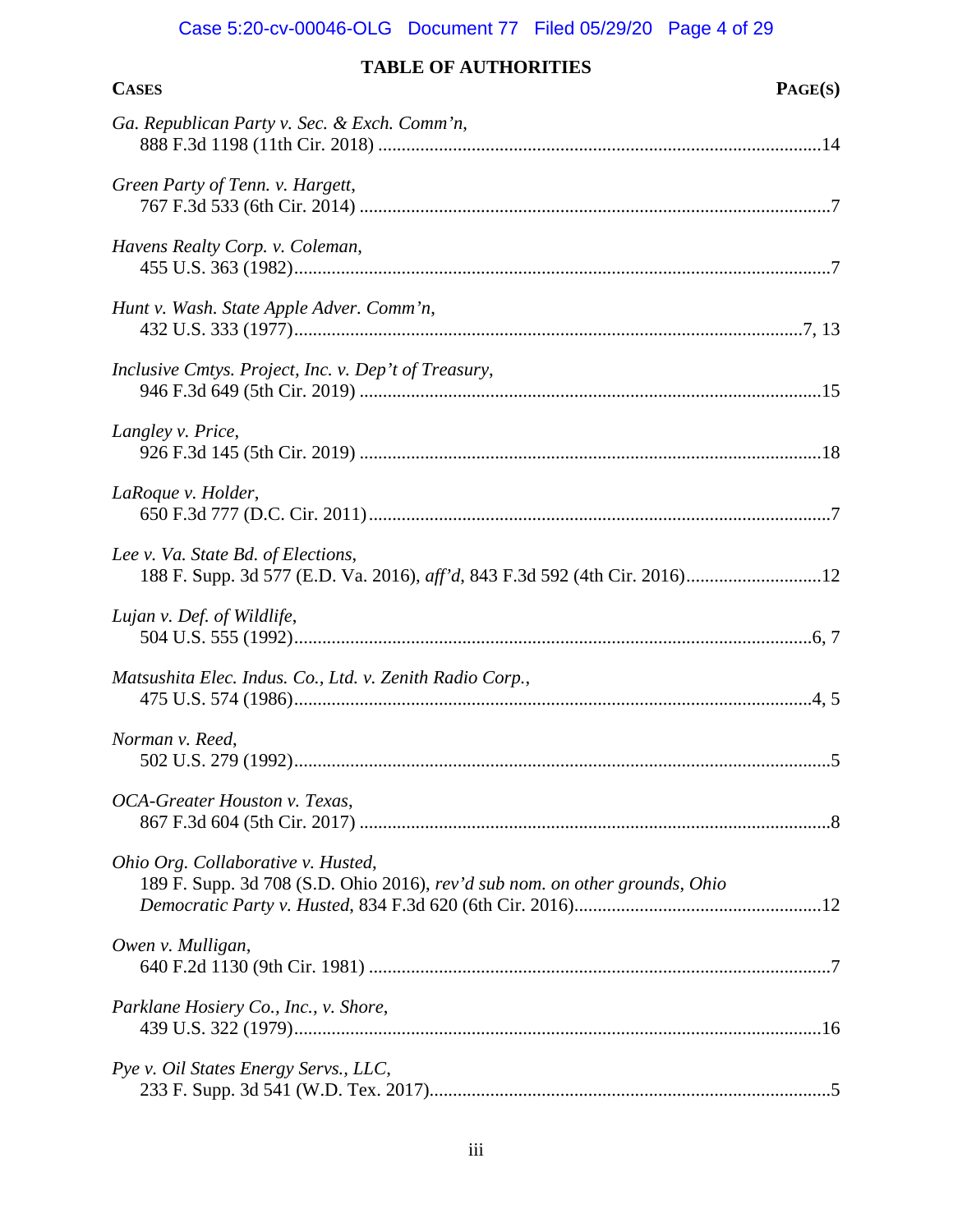## Case 5:20-cv-00046-OLG Document 77 Filed 05/29/20 Page 5 of 29

| <b>TABLE OF AUTHORITIES</b>                               |  |  |
|-----------------------------------------------------------|--|--|
| <b>CASES</b><br>PAGE(S)                                   |  |  |
| Republican Nat'l Comm. v. Democratic Nat'l Comm.,         |  |  |
| Reynolds v. Sims,                                         |  |  |
| Rumsfeld v. Forum for Acad. & Institutional Rights, Inc., |  |  |
| Sandusky Cty. Democratic Party v. Blackwell,              |  |  |
| Schiaffo v. Helstoski,                                    |  |  |
| Schulz v. Williams,                                       |  |  |
| Smith v. Boyle,                                           |  |  |
| Stringer v. Pablos,                                       |  |  |
| Stringer v. Whitley,                                      |  |  |
| Tex. Democratic Party v. Benkiser,                        |  |  |
| Tex. Indep. Party v. Kirk,                                |  |  |
| Texas v. United States,                                   |  |  |
| Winters v. Diamond Shamrock Chem. Co.,                    |  |  |

## **OTHER AUTHORITIES**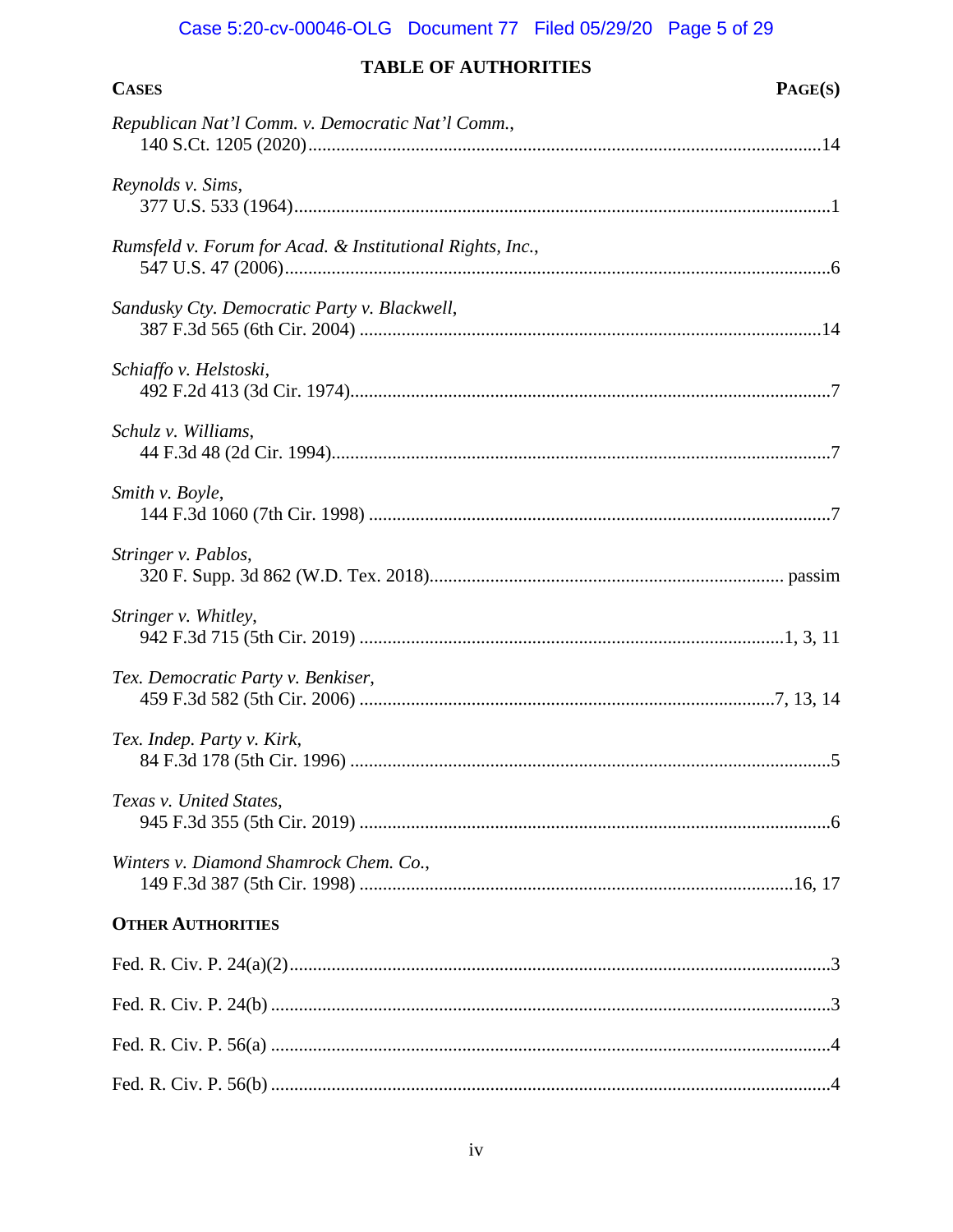# **TABLE OF AUTHORITIES**

| <b>CASES</b> | PAGE(S) |
|--------------|---------|
|              |         |
|              |         |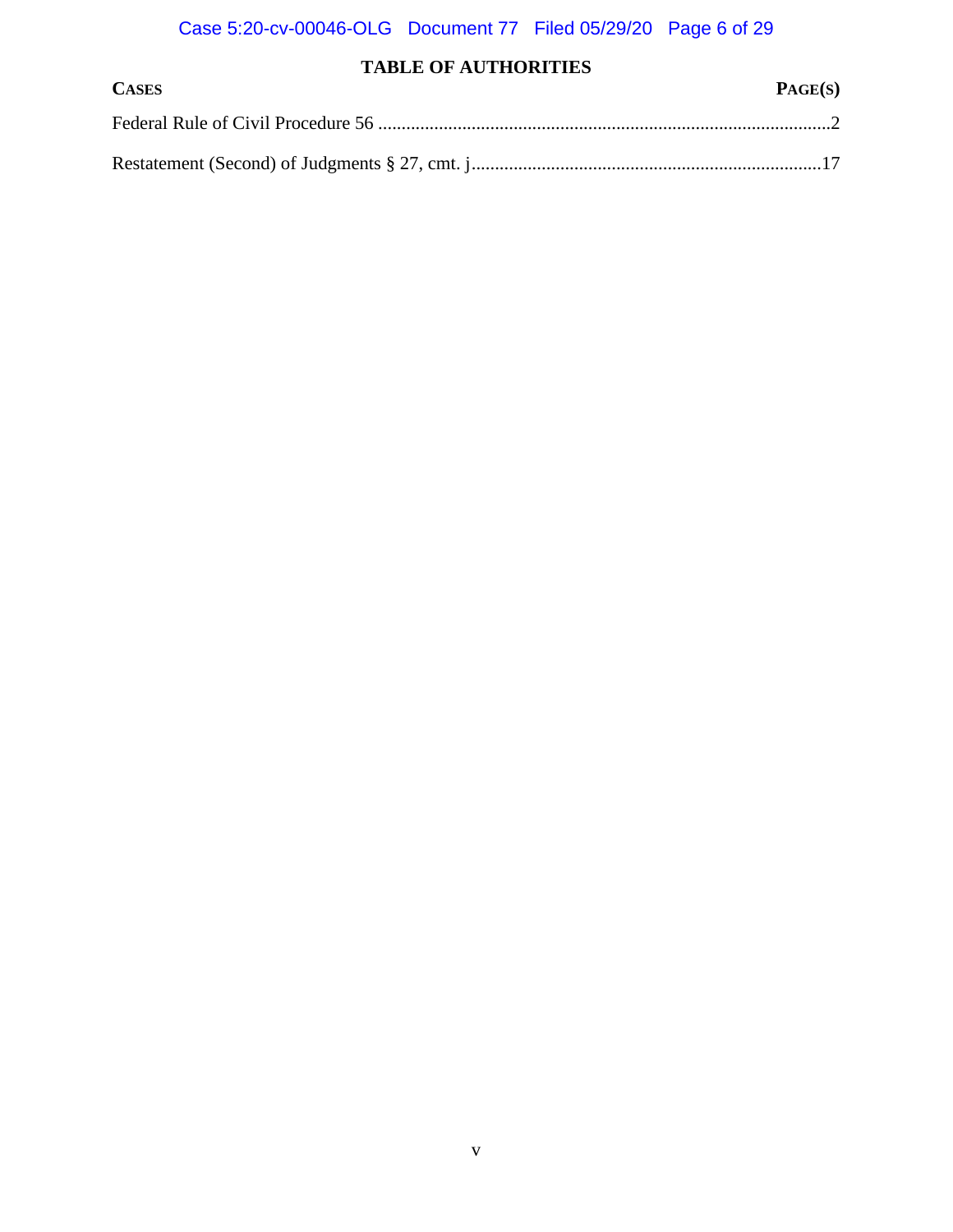#### <span id="page-6-2"></span>**I. INTRODUCTION**

<span id="page-6-1"></span><span id="page-6-0"></span>"The right to vote freely for the candidate of one's choice is of the essence of a democratic society, and any restrictions on that right strike at the heart of representative government." *Reynolds v. Sims*, 377 U.S. 533, 555 (1964). This Court has already determined that Defendants' refusal to treat online driver's license transactions the same as those undertaken in person or by mail—where in-person and mail interactions offer the opportunity for simultaneous voter registration, but online interactions do not—restricts the right to vote in violation of the Equal Protection Clause of the Fourteenth Amendment to the U.S. Constitution. *See Stringer v. Pablos*, 320 F. Supp. 3d 862, 900-901 (W.D. Tex. 2018) ("*Stringer I*"). That holding was based on a robust factual record wherein "the key facts of th[e] case [were] undisputed," and Defendants' justification for the difference in treatment unfounded. *Id*. at 868. On appeal, the Fifth Circuit reversed because it found that the original individual voter plaintiffs lacked standing, but in doing so, it expressly did not reach the merits. *See Stringer v. Whitley*, 942 F.3d 715, 726 (5th Cir. 2019) ("*Stringer I*"). [1](#page-6-4)

<span id="page-6-3"></span>Rather than taking the opportunity to voluntarily correct their unconstitutional conduct, Defendants have persisted in maintaining this unlawful voter registration regime, which unjustifiably treats similarly situated voters differently, with resulting injuries to countless Texans' most fundamental constitutional rights. Intervenors are political party organizations that have both direct organizational and associational standing to proceed with this action, and which sought and were granted leave to participate in this action as Plaintiffs, in order to cure the standing issue. Nothing has changed regarding the merits of this case since it was previously before the Court on

 $\overline{\phantom{a}}$ 

<span id="page-6-4"></span> $<sup>1</sup>$  The individual voter plaintiffs who originally brought this action, and whose injuries were the</sup> subject of the Fifth Circuit's decision are referred to throughout this brief as the "Original Plaintiffs."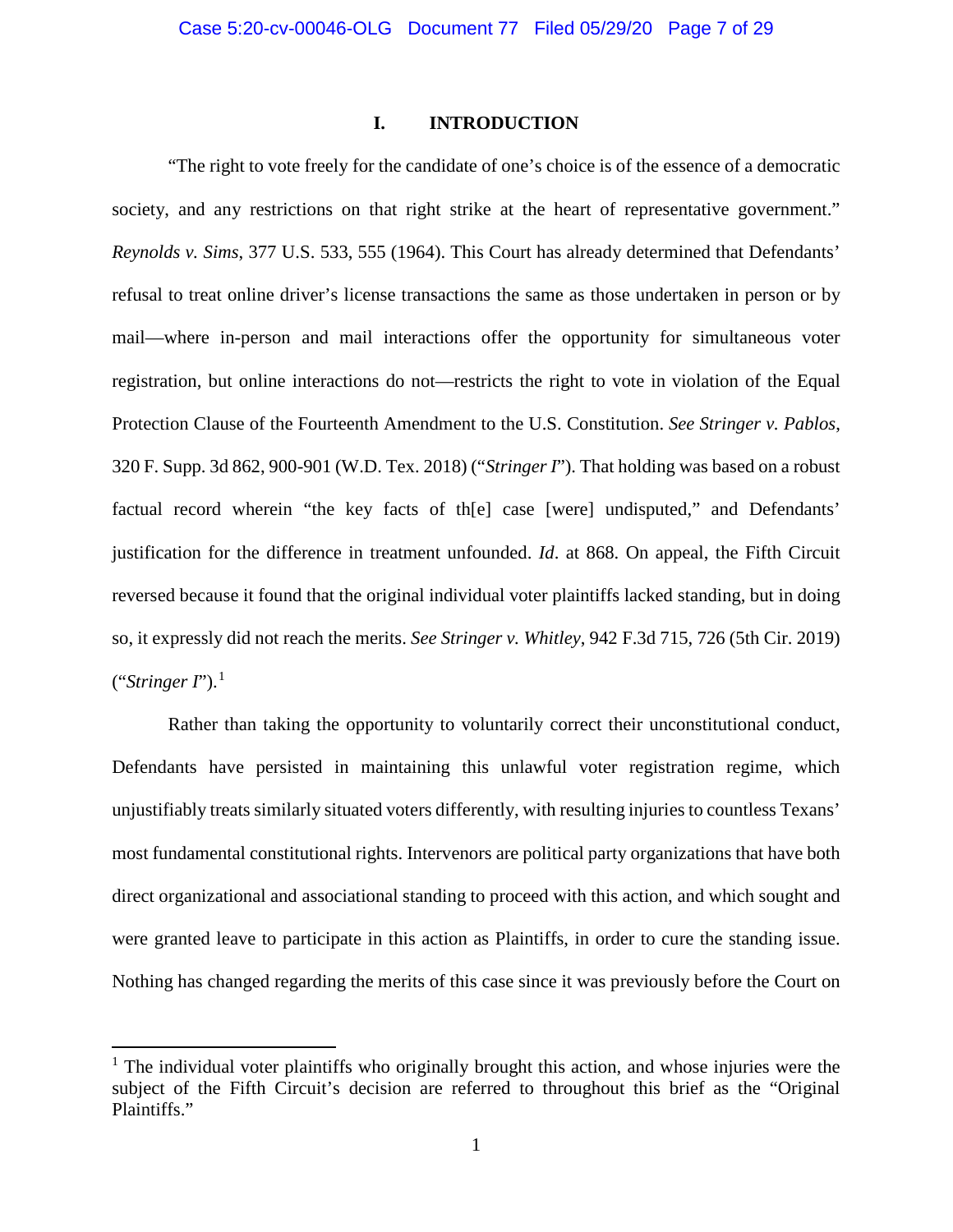#### Case 5:20-cv-00046-OLG Document 77 Filed 05/29/20 Page 8 of 29

plaintiffs' motion for summary judgment in *Stringer I*, and the relevant facts remain undisputed. Specifically, it is not in dispute that Defendants *still* do not provide simultaneous updates to voter registration information for voters who update their driver's license information with the Texas Department of Public Safety ("DPS") online. And Defendants' justifications for their actions also remain the same: they continue to erroneously assert that compliance with a handwritten signature requirement under state law justifies their illegal conduct, even though they admittedly still rely on electronically captured signatures for driver's license transactions and voter registration applications.<sup>[2](#page-7-2)</sup> It also remains true that providing a simultaneous voter registration application to online driver's license customers would be a simple and cost-effective task for Defendants.

<span id="page-7-1"></span>With the standing issue now addressed, Intervenors are entitled to judgment as a matter of law under Federal Rule of Civil Procedure 56. Because the Fifth Circuit's decision did not address the merits of Intervenors' Equal Protection claim, which were already fully and fairly litigated in *Stringer I*, Defendants are barred by the doctrine of collateral estoppel from relitigating the question of whether their conduct violates equal protection. In the alternative, Intervenors move for summary judgment based on the record before this Court in *Stringer I* and the record developed in this litigation (referred to as *Stringer II*) thus far.

#### **II. FACTUAL AND PROCEDURAL BACKGROUND**

<span id="page-7-0"></span>On May 10, 2018, following more than two years of litigation, this Court granted summary judgment for Plaintiffs, holding that Defendants' failure to provide simultaneous voter registration for voters who updated their driver's license information online violated the National Voter

 $\overline{\phantom{a}}$ 

<span id="page-7-2"></span><sup>2</sup> *See* Defs.' Supp. Br. in Opp. to Pls.' & Pl.-Intervenors' Req. for Prelim. Inj. ("Defs.' Supp. Br."), ECF No. 74 at 11 (arguing Plaintiffs and Intervenors are trying to "force the State to accept online transactions that are not themselves done under the signature of the voter registration applicant").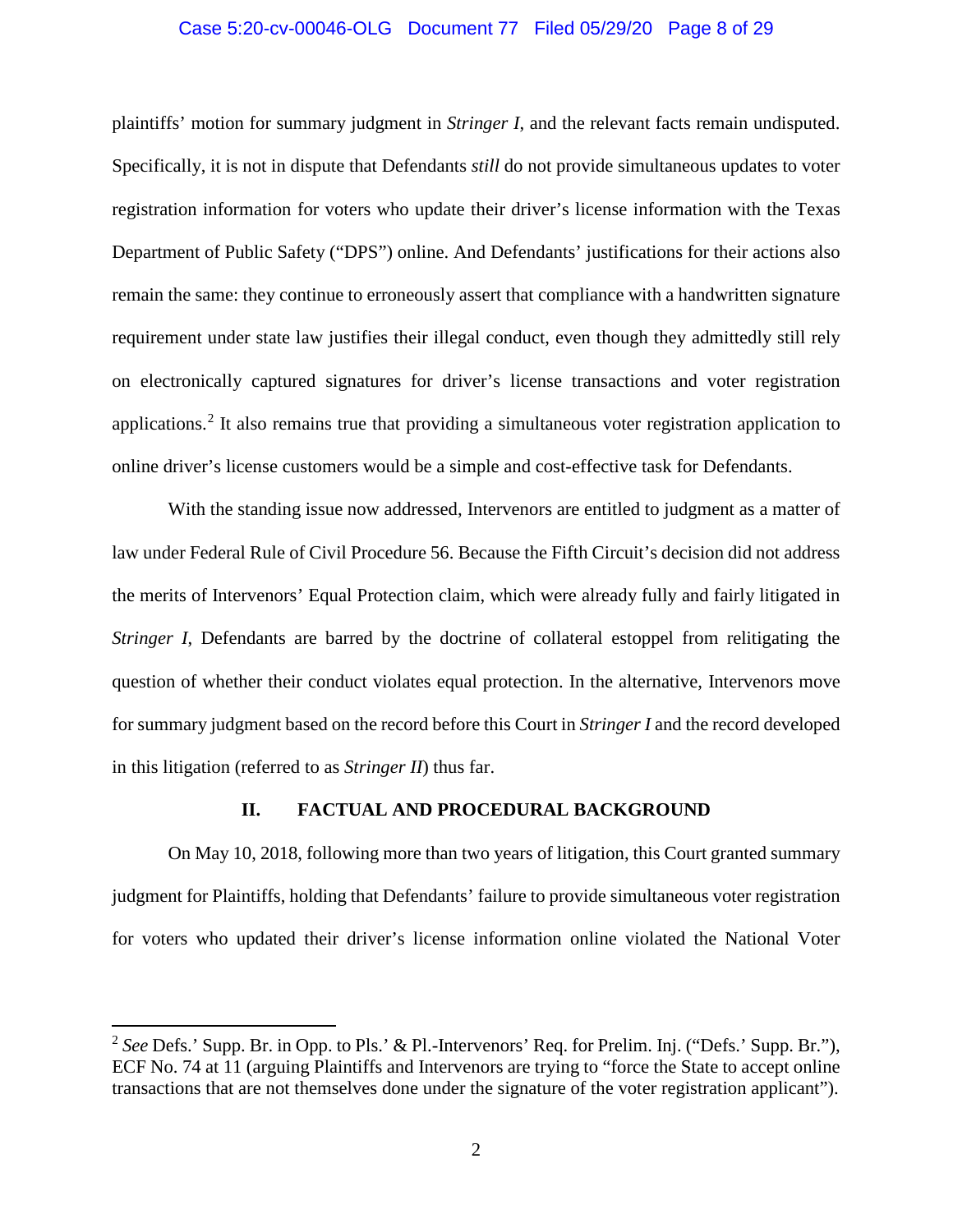#### Case 5:20-cv-00046-OLG Document 77 Filed 05/29/20 Page 9 of 29

Registration Act ("NVRA") and the Equal Protection Clause of the Fourteenth Amendment. *Stringer I*, 320 F. Supp. 3d at 900-901, *rev'd and remanded sub nom. Stringer I*, 942 F.3d at 715. This Court's ruling was based on an extensive and robust record, which is incorporated in the 204 page appendix filed by Plaintiffs in support of their motion for summary judgment and adopted and incorporated herein. *See* Appx. 1-204, Ex. A.

<span id="page-8-0"></span>The Fifth Circuit's reversal of this Court's order in *Stringer I* was based entirely on its conclusion that the Original Plaintiffs lacked standing; the panel expressly did not reach the merits. *See* 942 F.3d at 720-23. The Fifth Circuit's mandate was issued on December 5, 2019, returning the case to this Court. Appx. 268-283, Ex. C. Because Defendants have since refused to bring their voter registration practices into compliance with the requirements of the U.S. Constitution and the NVRA, a combination of some Original Plaintiffs and new plaintiffs ("*Stringer II* Plaintiffs") commenced this litigation and moved for a preliminary injunction. Intervenors moved to intervene in this litigation, and this Court granted their motion on January 21, 2020. *See* ECF No. 27 (granting intervention under both Fed. R. Civ. P. 24(a)(2) and 24(b)). One week later, the Court granted Intervenors' motion to join Plaintiffs' motion for a preliminary injunction. ECF No. 40. That same day, the Court heard argument on that preliminary injunction motion, and Intervenors moved for leave to file a motion for summary judgment, which Defendants opposed in large part because they had not yet conducted discovery on Intervenors' standing. *See* Defs.' Resp. in Opp. to Intervenors' Mot. for Leave to File Mot. for Summ. J., ECF No. 50.

<span id="page-8-1"></span>During the Court's January 28th hearing on the preliminary injunction motion, Defendants admitted that their conduct has not changed since this Court decided *Stringer I*, but they again conjured up imaginative difficulties and impediments to swiftly bringing their voter registration activities into compliance. Further, Defendants' counsel repeatedly conceded that none of the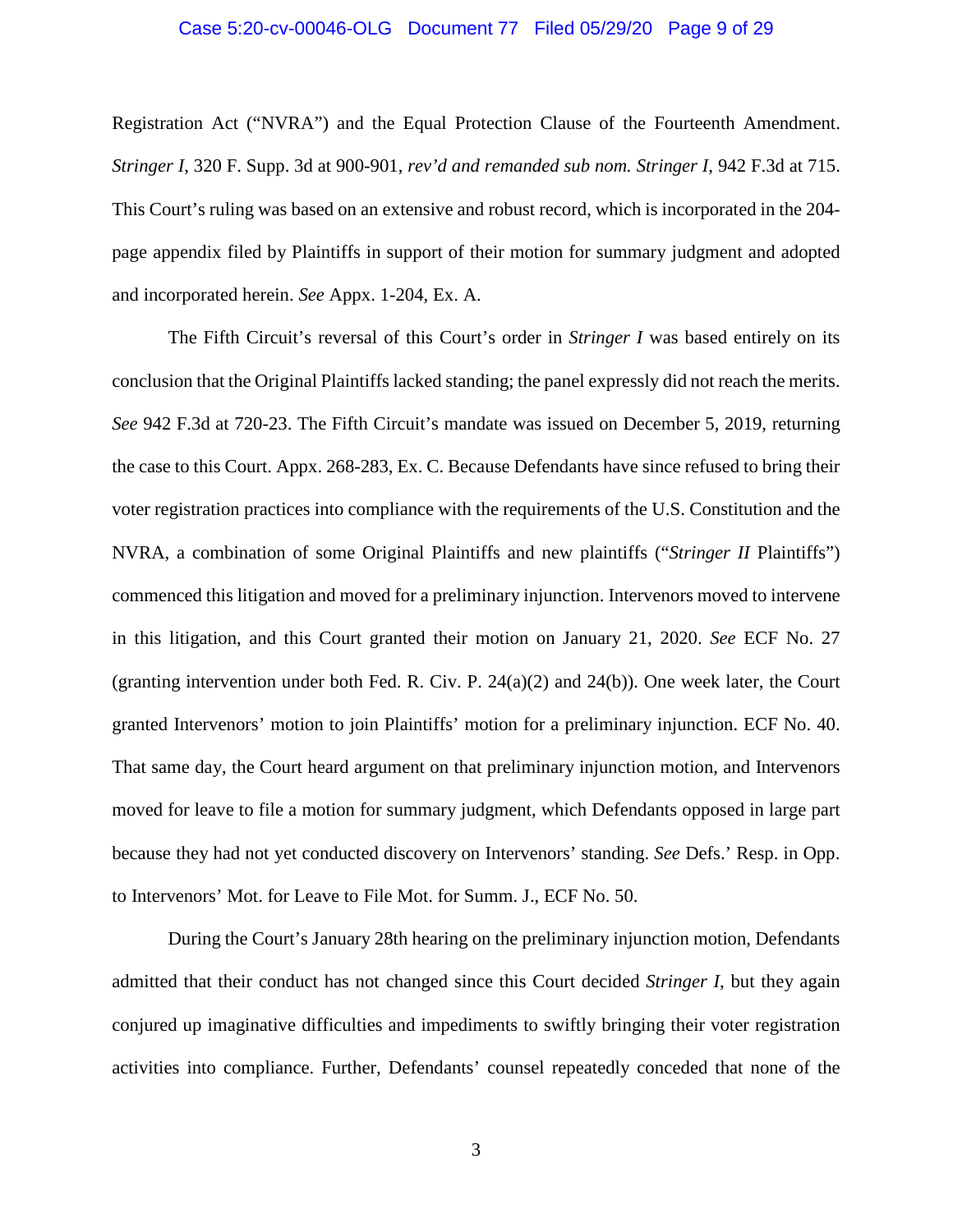#### Case 5:20-cv-00046-OLG Document 77 Filed 05/29/20 Page 10 of 29

material facts have changed, stating: "Your Honor, I don't think that the facts have changed materially or relevantly since Stringer One, and I think as [Plaintiffs] laid them out, overall we don't have an objection to their characterization of the process," Appx. at 688. Defense counsel reiterated this repeatedly. *See id*. at 741 ("There have been no material changes with our practices with respect to online driver's license renewal and DPS."); *id*. at 742 ("The practices and law hasn't changed.").

Subsequently, at Plaintiffs' request, the Court ordered the parties to engage in discovery on a timeline for Defendants to implement a remedy. ECF No. 14. The Court also permitted Defendants to conduct discovery on Intervenors' standing. *Id*. The expedited discovery period ended nearly a month ago on April 30. Because there are no material facts in dispute, and Defendants have now had the opportunity to take that discovery, Intervenors submit that there is no reason to delay consideration of their motion for summary judgment in accordance with Fed. R. Civ. P. 56(b).

#### <span id="page-9-5"></span><span id="page-9-2"></span>**III. RELEVANT LEGAL STANDARDS**

#### <span id="page-9-0"></span>**A. Summary Judgment Standard**

<span id="page-9-4"></span><span id="page-9-3"></span><span id="page-9-1"></span>A court must grant a motion for summary judgment if "the movant shows that there is no genuine dispute as to any material fact and the movant is entitled to a judgment as a matter of law." Fed. R. Civ. P. 56(a). Once the moving party has met its initial burden of proving that no genuine issue of material fact exists, the burden shifts to the opposing party to establish otherwise. *Matsushita Elec. Indus. Co., Ltd. v. Zenith Radio Corp.*, 475 U.S. 574, 585-86 (1986). To avoid summary judgment, the opposing party must go beyond the pleadings to designate specific facts establishing a genuine issue for trial. *Celotex Corp. v. Catrett*, 477 U.S. 317, 323 (1986). In so doing, the opposing party "must do more than simply show that there is some metaphysical doubt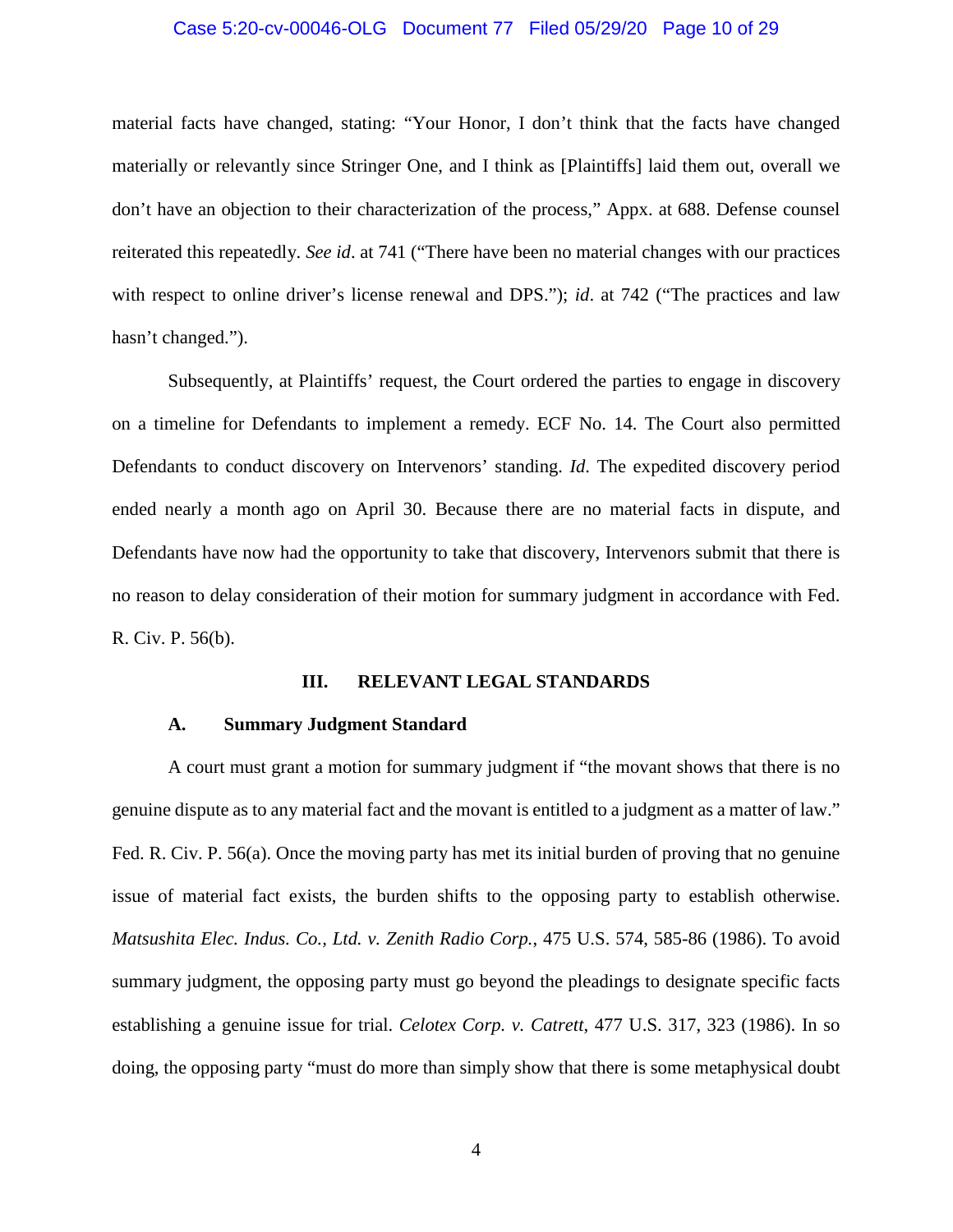#### <span id="page-10-4"></span>Case 5:20-cv-00046-OLG Document 77 Filed 05/29/20 Page 11 of 29

as to the material facts." *Matsushita*, 475 U.S. at 586. In other words, "[m]ere allegations of a factual dispute between the parties will not defeat an otherwise proper motion for summary judgment." *Pye v. Oil States Energy Servs., LLC*, 233 F. Supp. 3d 541, 548 (W.D. Tex. 2017).

#### <span id="page-10-7"></span><span id="page-10-6"></span>**B. Equal Protection Clause**

 $\overline{\phantom{a}}$ 

<span id="page-10-0"></span>When a state election law is challenged on First or Fourteenth Amendment grounds, courts apply the *Anderson-Burdick* balancing test. *Tex. Indep. Party v. Kirk*, 84 F.3d 178, 182 (5th Cir. 1996). That standard requires the Court to "weigh 'the character and magnitude of the asserted injury to the rights . . . the plaintiff seeks to vindicate' against 'the precise interests put forward by the State as justifications for the burden imposed by its rule,' taking into consideration 'the extent to which those interests make it necessary to burden the plaintiff's rights.'" *Burdick v. Takushi*, 504 U.S. 428, 434 (1992) (quoting *Anderson v. Celebrezze*, 460 U.S. 780, 789 (1983)). It is a "flexible" sliding scale, where "the rigorousness of [the court's] inquiry . . . depends upon the extent to which [the challenged law] burdens [voting rights]." *Id*. When a law subjects voting rights to a "severe" restriction, it "must be narrowly drawn to advance a state interest of compelling importance." *Norman v. Reed*, 502 U.S. 279, 280 (1992). Less severe burdens must be balanced: "[h]owever slight" the burden on voting rights "may appear," "it must be justified by relevant and legitimate state interests 'sufficiently weighty to justify the limitation.'" *Crawford v. Marion Cty. Election Bd*., 553 U.S. 181, 191 (2008) (controlling op.) (quoting *Norman*, 502 U.S. at 288-89).

#### <span id="page-10-5"></span><span id="page-10-3"></span><span id="page-10-2"></span>**IV. ARGUMENT**

<span id="page-10-1"></span>Intervenors have standing and are entitled to summary judgment because, by Defendants' own admission,[3](#page-10-8) just as in *Stringer I*, there are no real genuine issues of material fact in dispute.

<span id="page-10-8"></span><sup>&</sup>lt;sup>3</sup> See Jan. 30 Order, ECF No. 46 at 1 ("The facts are uncontested and neither side challenges the admissibility of the preliminary injunction evidence."); *see also* Appx. at 688, 741, 742.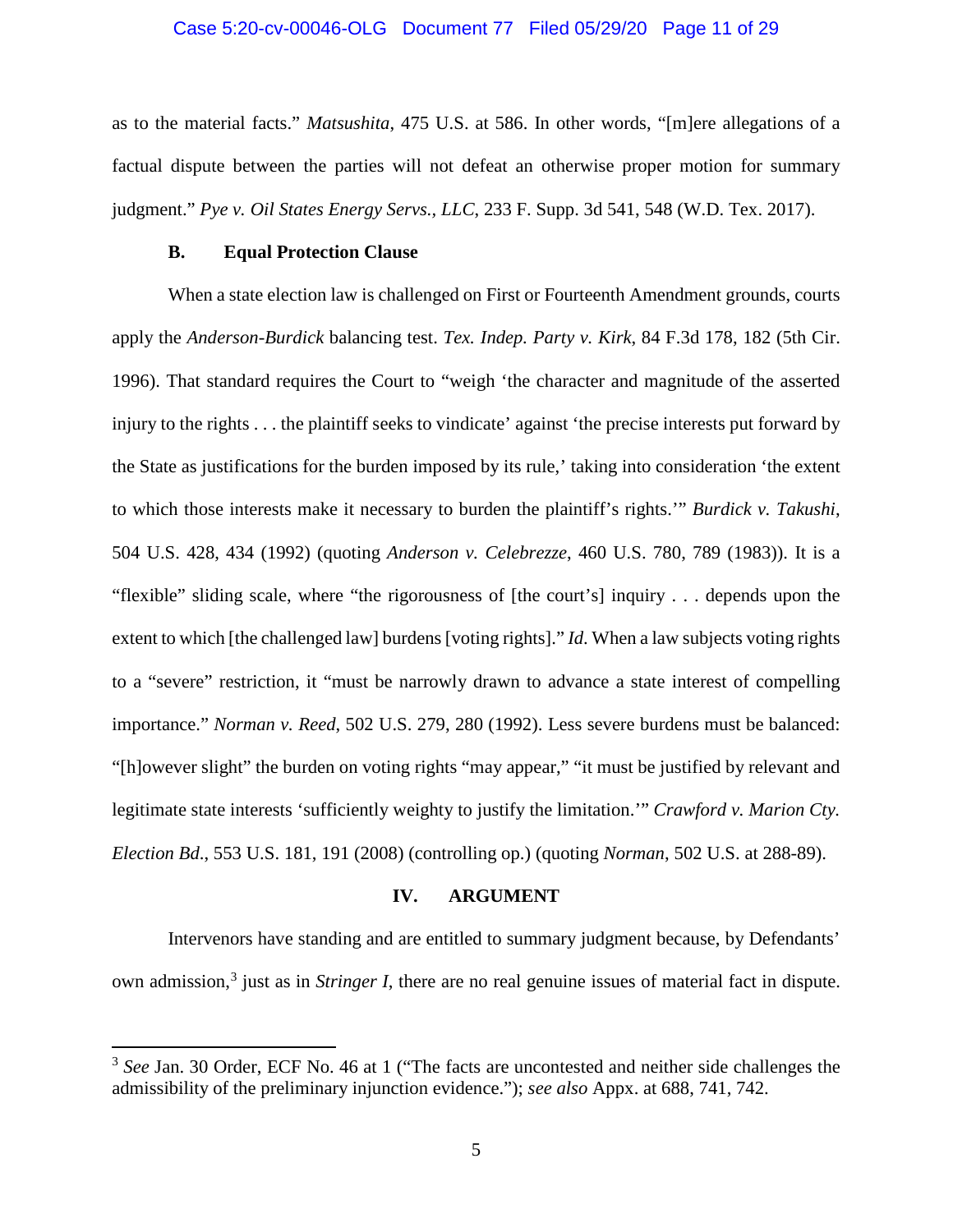#### Case 5:20-cv-00046-OLG Document 77 Filed 05/29/20 Page 12 of 29

Defendants still engage in the *same* illegal conduct for the *same* illegitimate reasons, in violation of equal protection. *Stringer I*, 320 F. Supp. 3d at 900-901. This time, they are barred by the doctrine of collateral estoppel from arguing otherwise. But even if the Court were to decline to apply the doctrine of collateral estoppel, Intervenors are entitled for summary judgment based on the *Stringer I* and *Stringer II* records, as set forth herein and in the Appendix to the Motion.

#### **A. Intervenors have standing.**

<span id="page-11-4"></span><span id="page-11-3"></span><span id="page-11-1"></span> $\overline{\phantom{a}}$ 

<span id="page-11-0"></span>Intervenors have briefed the arguments and authorities in support of their standing multiple times before this Court. Rather than repeat those arguments again here, Intervenors incorporate by reference their briefing in support of their Motion for Preliminary Injunction (ECF Nos. 40, 70, 76) and in opposition to Defendants' Motion to Dismiss (ECF No. 71) herein. For the avoidance of doubt, however, Intervenors briefly summarize their standing arguments below.

<span id="page-11-2"></span>Intervenors satisfy Article III's requirements for both organizational standing and associational standing. Defendants' previous arguments to the contrary—including their assertions regarding statutory standing—have no merit.<sup>[4](#page-11-5)</sup> To establish Article III standing, a plaintiff must show (1) an "injury in fact" that is concrete, particularized, and actual or imminent; (2) that the injury is "fairly traceable" to the challenged conduct of the defendant; and (3) that it is likely, not merely speculative, that the injury can be redressed by a favorable decision. *Lujan v. Def. of Wildlife*, 504 U.S. 555, 560-61 (1992); *Friends of the Earth, Inc. v. Laidlaw Envtl. Servs.*, 528 U.S. 167, 180-81 (2000). It is, of course, axiomatic that "one party with standing is sufficient to satisfy Article III's case-or-controversy requirement." *Rumsfeld v. Forum for Acad. & Institutional Rights, Inc.*, 547 U.S. 47, 52 n.2 (2006); *Texas v. United States*, 945 F.3d 355, 377–78 (5th Cir.

<span id="page-11-5"></span><sup>&</sup>lt;sup>4</sup> Defendants argued in their Motion to Dismiss that Intervenors lacked statutory standing. Intervenors fully addressed that baseless argument in their Opposition to Defendants' Motion to Dismiss, ECF No. 71 at 14-15, and do not address it further here.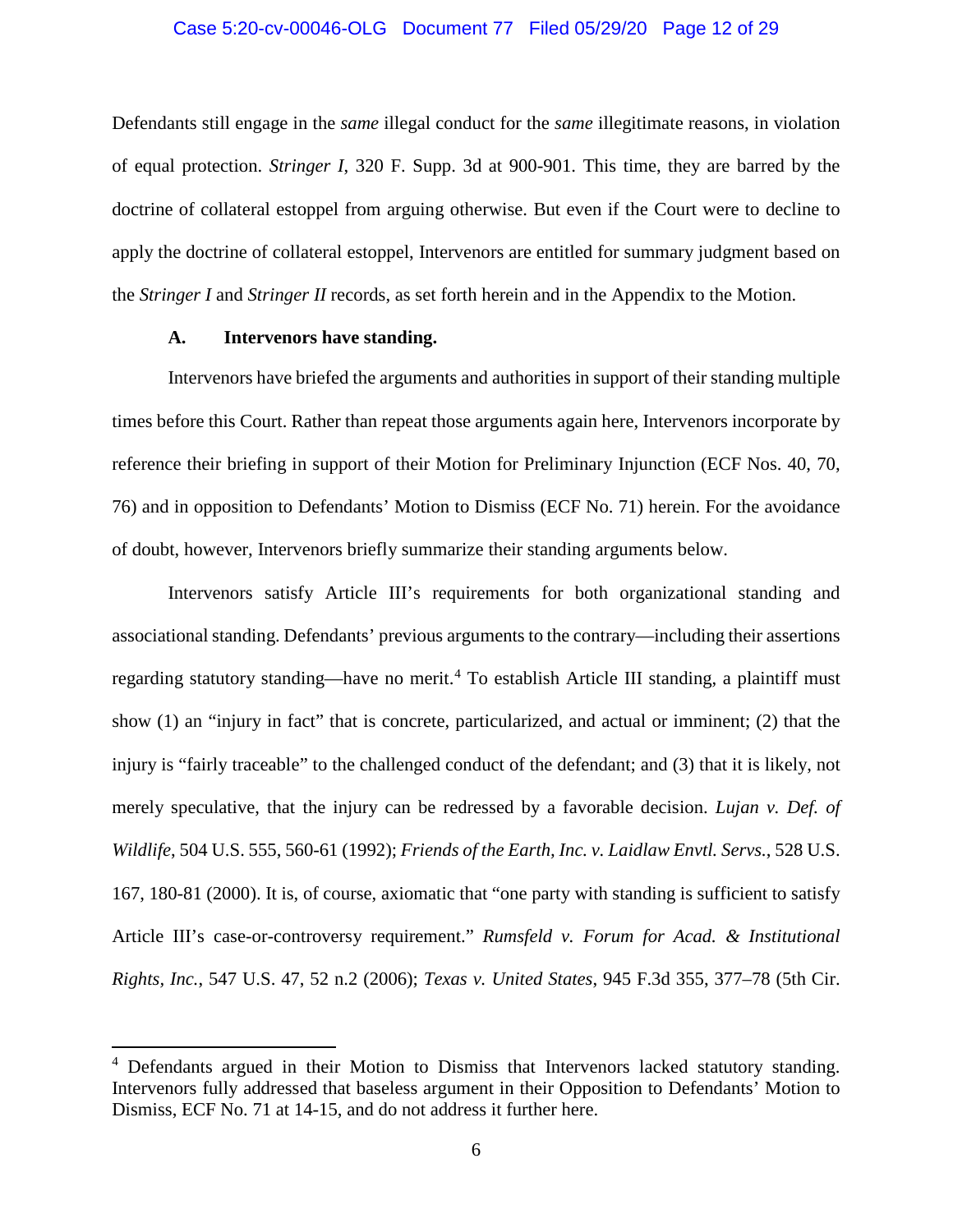<span id="page-12-0"></span>2019) (quotation and citation omitted). Here, all three Intervenors easily meet this bar.

#### <span id="page-12-10"></span><span id="page-12-5"></span>**1. Intervenors have direct organizational standing.**

First, as the Fifth Circuit recognized in *Tex. Democratic Party v. Benkiser*, 459 F.3d 582, 587 & n.4 (5th Cir. 2006), "[v]oluminous persuasive authority" holds that political party organizations have standing to challenge state laws that threaten the electoral prospects of their candidates. Intervenors' missions are to elect Democratic candidates, and one of the ways they achieve that is by increasing the number of eligible Democratic voters who are registered to vote, particularly in the upcoming 2020 elections. *See* Appx. at 447-448 (explaining TDP has a goal of registering the 2.6 million unregistered voters in Texas who are likely to vote Democratic); *id*. at 575-76 (DCCC identifies voters who are likely to vote Democratic and seeks to register them to increase the number of voters who "are likely to support Democratic candidates or vote for Democrats"); *id*. at 677-79 (DSCC anticipates transferring significant sums to TDP to spend on field programs, which will involve voter registration efforts to help elect Democratic candidates to national office). Intervenors have standing to challenge Defendants' continuing illegal conduct, which makes it exponentially harder for voters who would support them to register to vote, and thus directly threatens the electoral prospects of the candidates they support. *See Green Party of Tenn. v. Hargett*, 767 F.3d 533, 543-44 (6th Cir. 2014); *LaRoque v. Holder*, 650 F.3d 777, 786 (D.C. Cir. 2011); *Smith v. Boyle*, 144 F.3d 1060, 1061–63 (7th Cir. 1998); *Schulz v. Williams*, 44 F.3d 48, 53 (2d Cir. 1994); *Owen v. Mulligan*, 640 F.2d 1130, 1132–33 (9th Cir. 1981); *Schiaffo v. Helstoski*, 492 F.2d 413, 417 (3d Cir. 1974).

<span id="page-12-9"></span><span id="page-12-8"></span><span id="page-12-7"></span><span id="page-12-6"></span><span id="page-12-4"></span><span id="page-12-3"></span><span id="page-12-2"></span><span id="page-12-1"></span>Second, Intervenors satisfy Article III because Defendants' conduct forces them to divert resources from their usual activities to lessen the harm caused by their conduct, which causes injury to Intervenors' missions, as well as their members or constituencies. *See, e.g.*, *Havens Realty Corp. v. Coleman*, 455 U.S. 363, 379 (1982); *see also Hunt v. Wash. State Apple Adver. Comm'n*,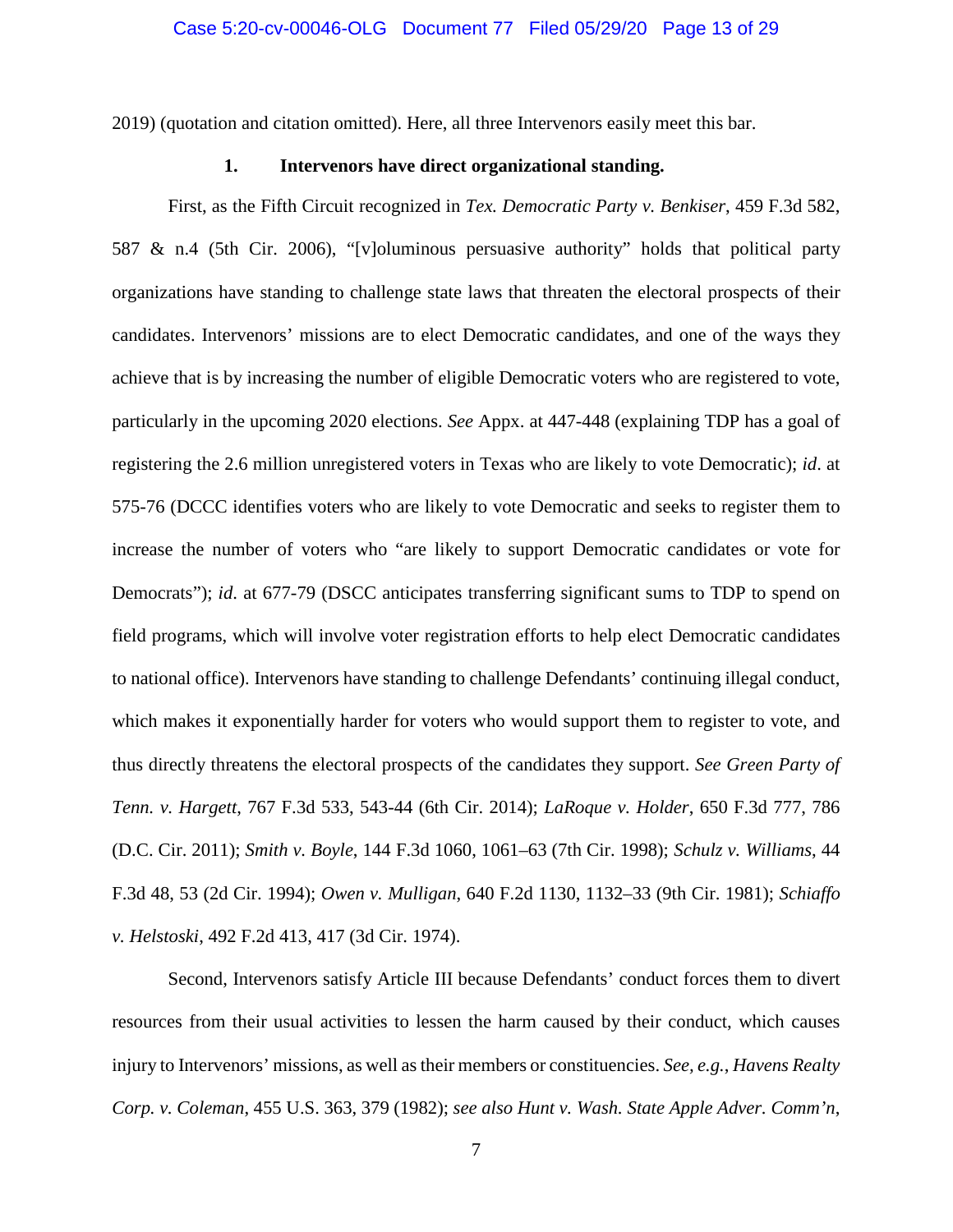#### <span id="page-13-1"></span>Case 5:20-cv-00046-OLG Document 77 Filed 05/29/20 Page 14 of 29

<span id="page-13-0"></span>432 U.S. 333, 345 (1977). The Fifth Circuit has made clear that the impact to an organization's activities or resources does not need to be large to establish standing; even a slight impairment to its activities is sufficient to establish standing. *See OCA-Greater Houston v. Texas*, 867 F.3d 604, 610-12 (5th Cir. 2017). Furthermore, "an organization suffers an injury in fact when a statute 'compel[s]' it to divert more resources to accomplishing its goals," and "'[t]he fact that the added cost has not been estimated and may be slight does not affect standing, which requires only a minimal showing of injury.'" *Fla. State Conference of N.A.A.C.P. v. Browning*, 522 F.3d 1153, 1165 (11th Cir. 2008) (citation omitted). Moreover, the activities undertaken by an organization to counteract a challenged state action need not fall outside the scope of the organization's mission or central initiatives to constitute a diversion of resources sufficient to establish standing. *See OCA-Greater Houston*, 867 F.3d at 610 (finding OCA's primary mission is voter outreach and civic education, and the challenged laws forced OCA to expend more resources on those activities to educate voters about Texas's restrictions on interpretation assistance for English-limited voters).

Here, the evidence demonstrates that Intervenors have diverted resources in the past to counter Defendants' unconstitutional actions. And without an injunction, Intervenors will be forced to divert more resources in the future. *See*, *e.g.*, ECF No. 43-1 at ¶ 10-11 (TDP); ECF No. 43-2 at ¶ 7 (DSCC); ECF No. 43-2 at ¶ 11 (DCCC). Intervenors are spending more money than ever before on voter registration and get-out-the-vote ("GOTV") efforts in Texas, in order to counteract the difficulties imposed by Defendants' illegal conduct. *See* Appx., Exs. G, H, I. TDP, for example, is engaging in the largest voter registration program in the history of the state of Texas, with a goal of registering about 2.6 million unregistered, eligible Democratic voters, in large part because of Defendants' failure to comply with the NVRA and equal protection. ECF No. 43-1 ¶ 11, Appx. at 351, ¶ 16 (TDP).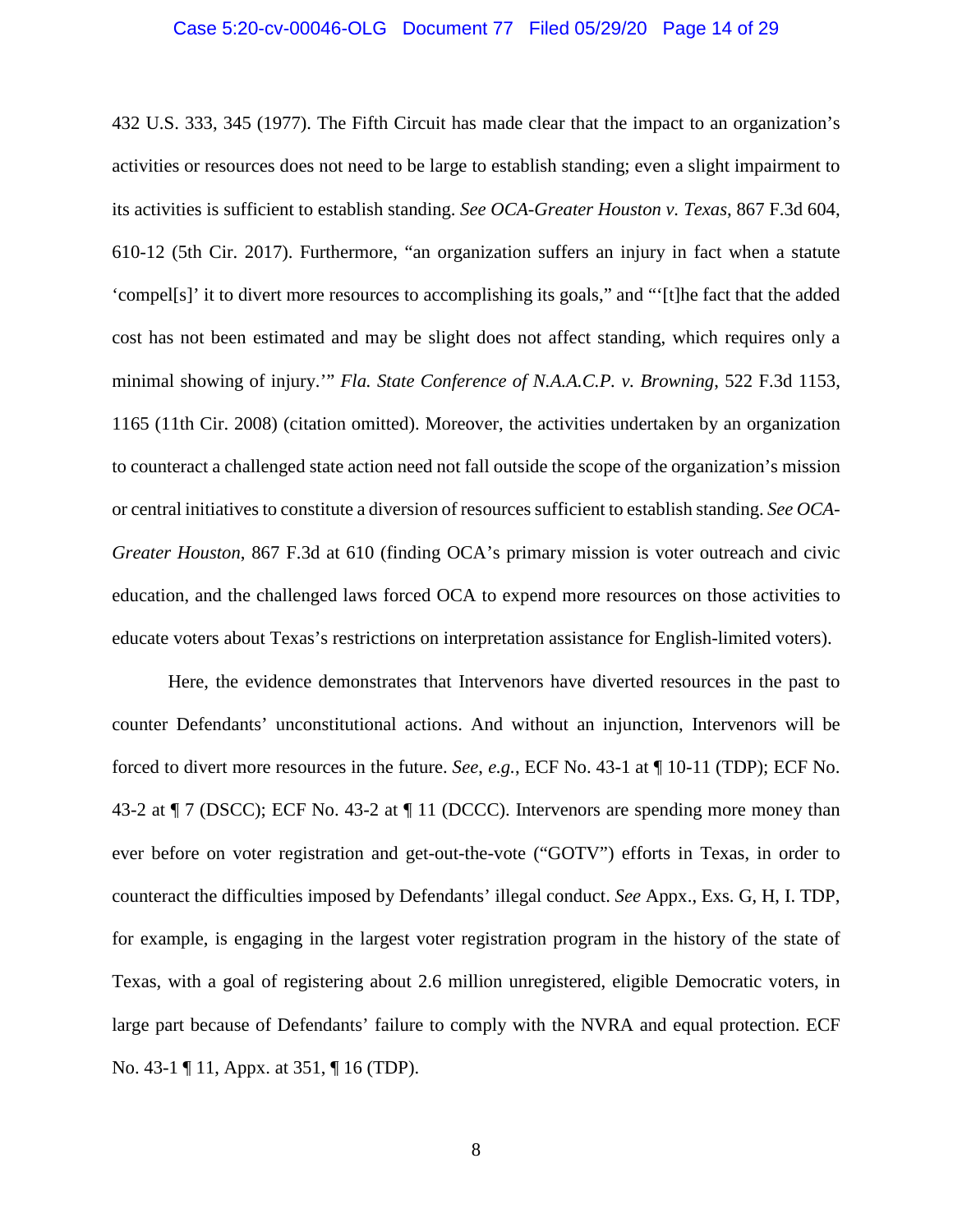#### Case 5:20-cv-00046-OLG Document 77 Filed 05/29/20 Page 15 of 29

In addition to making it substantially (and unjustifiably) harder for a significant number of these people to be registered to vote, Defendants' conduct has caused and is likely to continue to cause confusion that itself will result in disenfranchisement among Texas voters who have interacted with DPS online. In response, TDP is devoting significant funds and personnel time to preemptively mass mail voter registration applications to voters who may have attempted to register online through DPS, Appx. at 436-37, and to educate voters on the confusing pitfalls of Texas's voter registration requirements. TDP's voter registration program has required more resources than it would have if Defendants' voter registration practices were constitutional. *See also id*. at 450 ("And most of this we wouldn't have to do if people could update their registration when people got their driver's license updates."). This is because Defendants' conduct limits the effectiveness of TDP's registration program, as TDP must try to register more voters than it would otherwise due to its valid concern that registered individuals will be disenfranchised. ECF No. 28 ¶ 12.

Defendants' conduct has similarly caused DCCC and DSCC to divert resources from other efforts to elect Democrats to the U.S. House of Representatives and U.S. Senate, respectively. Both directly and through its support of the TDP, DCCC will have to divert resources from its other work to increasing its voter registration and GOTV efforts in Texas. Moreover, DCCC is spending more money in Texas on voter registration and GOTV efforts than it otherwise would. *See* Appx. 580 (DCCC stating that Defendants' violations "will inevitably lead us to have to spend more money on voter registration and more time making sure we are educating voters, that they know that they might not have been registered to vote or had their address updated if they changed any information online through the DPS website"). For example, DCCC has already spent nearly \$400,000 this election cycle to compensate a consultant, Sisneros Strategies, to conduct a robust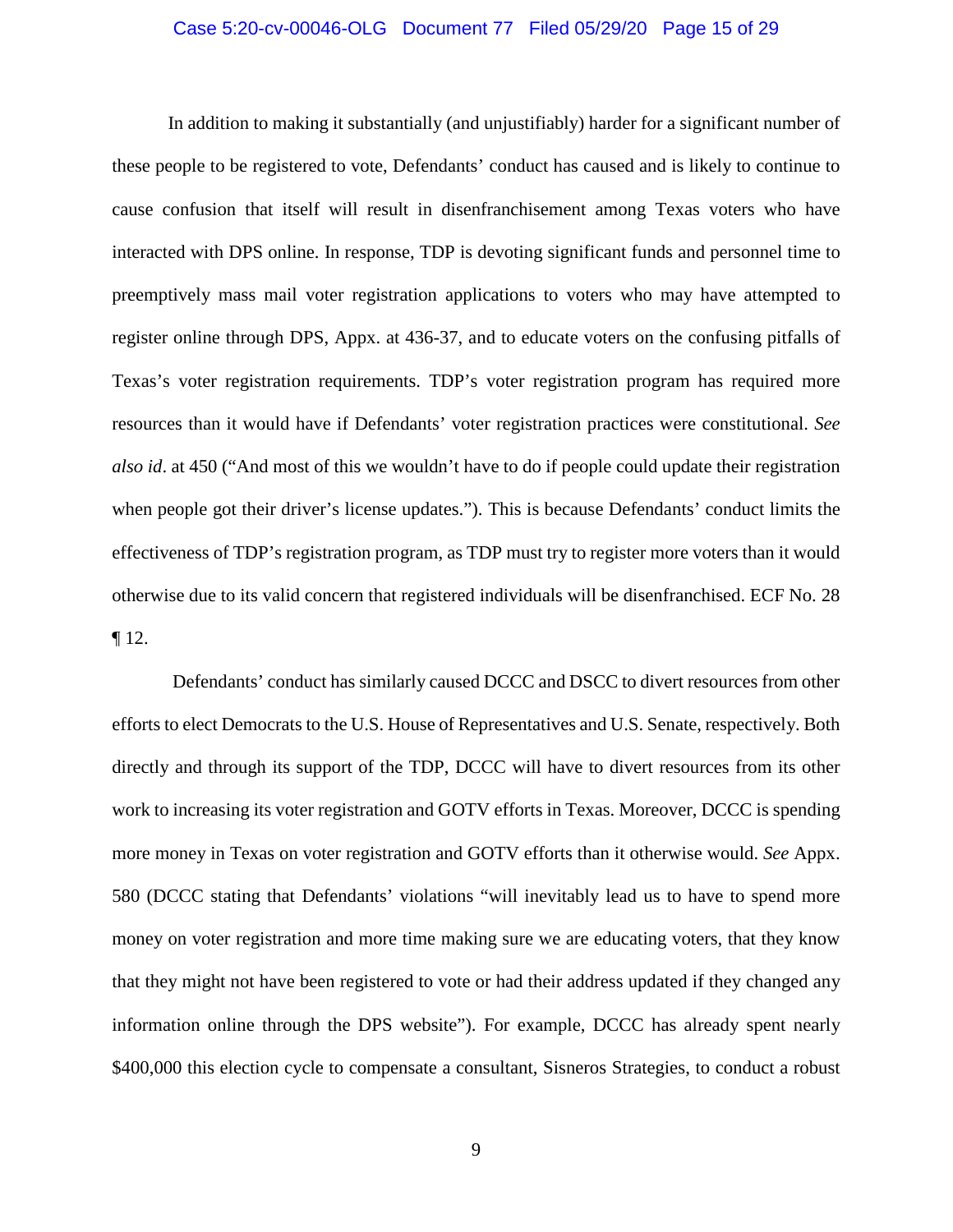#### Case 5:20-cv-00046-OLG Document 77 Filed 05/29/20 Page 16 of 29

program to register Texas voters. Appx. at 363, ¶ 6; *id*. at 568-69. DCCC has opened four offices in Texas, *id*. at 514, and hired staff on the ground to both engage with and register voters. *Id*. at 568-69. DCCC anticipates ultimately spending millions of dollars to register and mobilize voters in Texas in advance of the 2020 elections. ECF No. 43-2 ¶ 6; Appx. at 363, ¶ 7. Neither DCCC nor DSCC have unlimited funds, and because both are national party committees, they have had to, and will continue to have to, divert resources from other states to voter registration and GOTV programs in Texas because "voter registration's going to have to be a higher priority than it might be in another state where it's easier to register folks." Appx. at 643; *id*. at 586 (DCCC explaining the importance of voter registration in Texas). DCCC, for example, could have spent the \$400,000 (or some portion thereof) that it paid for voter registration to Sisneros Strategies on digital voter persuasion efforts to protect swing districts within Texas and nationwide.

In addition, DCCC and DSCC actively support TDP's voter registration and GOTV efforts through financial and staffing resources, ECF No. 43-2 ¶ 9. Through a program called the "coordinated campaign," DCCC and DSCC each plan to transfer a significant amount of funds to TDP to support Democratic candidates in Texas in races up and down the Democratic ticket. This election cycle especially, given the difficulties caused by Defendants' conduct, DCCC and DSCC will transfer funds to the coordinated campaign to help fund TDP's voter education and voter engagement programs on the ground. DCCC has already transferred over \$145,000 to TDP for voter registration this election cycle, Appx. at 567, 569 ("We have – with the money that we have sent to the Texas Democratic Party, I believe at least two people who have been hired with the express purpose of assisting voter registration efforts."). And, DCCC anticipates transferring more, given its need to help support TDP's voter registration program to achieve its mission, which, as explained, is substantially more costly because of Defendants' illegal conduct. Appx. at 363, ¶ 8.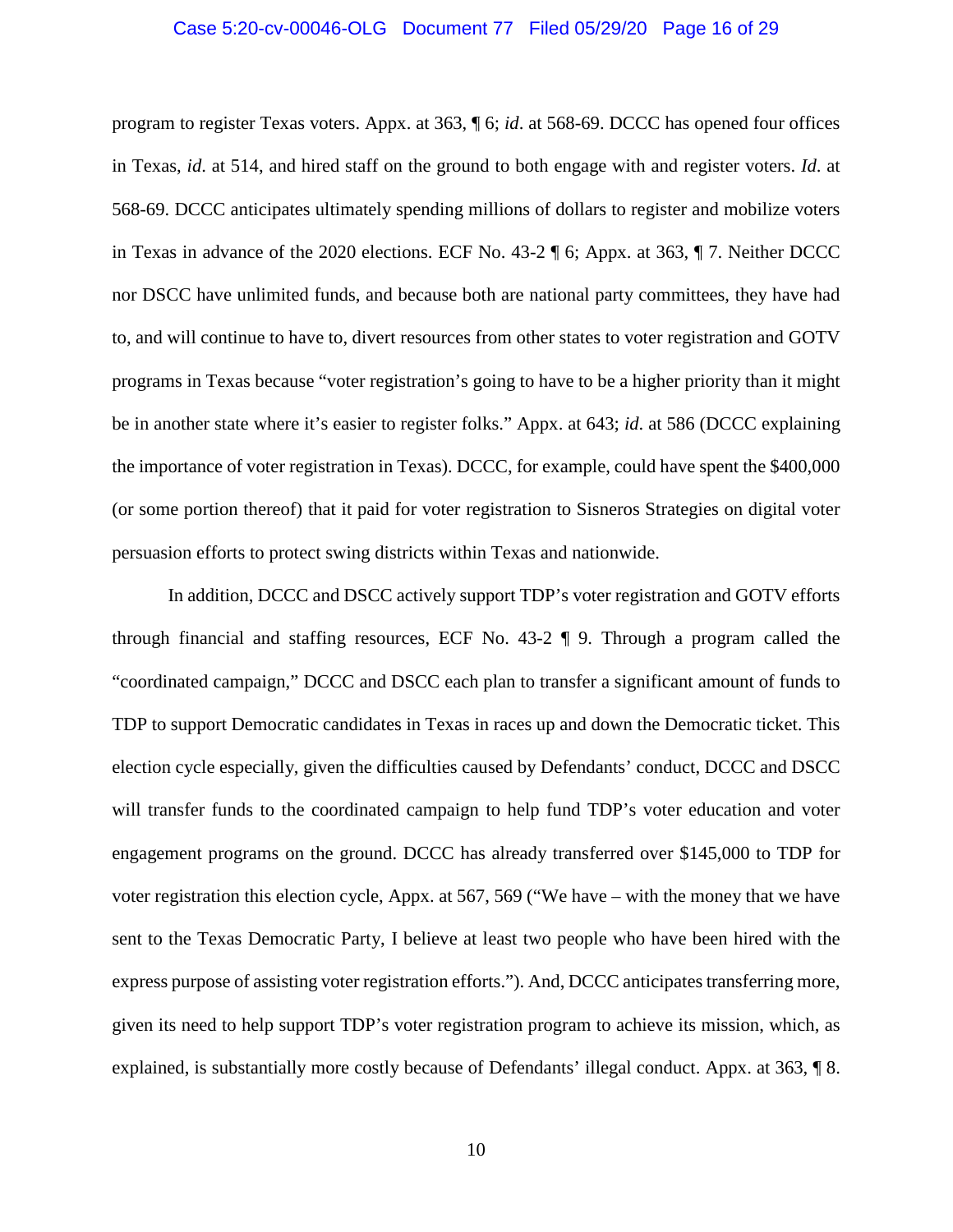#### Case 5:20-cv-00046-OLG Document 77 Filed 05/29/20 Page 17 of 29

In advance of the 2020 elections, DSCC intends to give significant sums to TDP to spend on its field program, which will necessarily involve, among many things, voter registration efforts, to help elect Democratic candidates from Texas to national office. Appx. at 657, 665, 677-79. Thus far this election cycle, DSCC has transferred \$25,000 to the TDP. *Id*. at 657. DCCC and DSCC support TDP's field programs because they increase the number of registered Democratic voters in Texas and the number of voters who support DCCC's and DSCC's endorsed candidates. Appx. at 565, 586.

<span id="page-16-0"></span>DCCC and DSCC are injured by Defendants' conduct in the same way that TDP is injured: their voter registration and GOTV efforts are rendered ineffective when a voter they convinced to show up to the polls to vote is denied the right to cast a ballot that will be counted because the voter was not registered to vote during their online driver's license transaction. That voters will be disenfranchised by Defendants' violation is a certainty at this point; indeed, it already happened with the original plaintiffs in this case. *See Stringer I*, 942 F.3d at 726 (Ho, J., concurring) (noting that Original Plaintiffs were injured by Defendants' conduct because "[t]hey were unable to exercise their right to vote in past election cycles. And it is a right they will *never* be able to recover.") (emphasis in original). The only reason that the parties are not able to identify the precise number of voters who have indicated they wish to apply to register to vote while transacting with DPS online is because DPS (which is the only entity that could potentially identify all of those voters) had not ascertained that number during discovery. ECF. No. 69-1 at 20, 64-65. Intervenors must spend additional funds and allocate more resources to educate and register those who mistakenly believe they registered to vote through DPS's website and are denied the right to vote at the polls. They must also persuade additional voters to turn out to vote in order to compensate for voters who are disenfranchised due to Defendants' conduct. ECF No. 43-3 ¶ 7; Appx. 367, ¶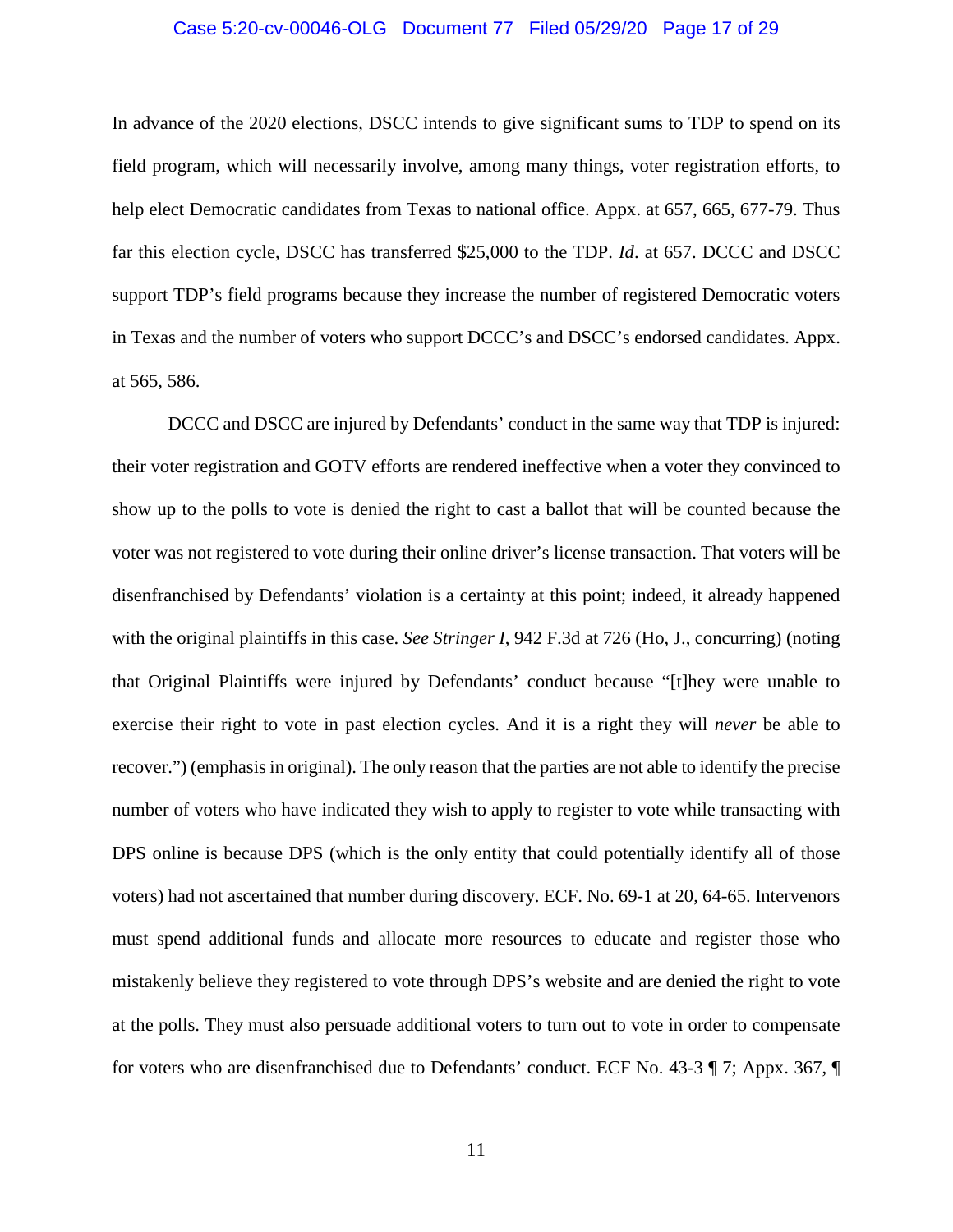5; *id.* at 655-56, 657.

<span id="page-17-3"></span><span id="page-17-2"></span><span id="page-17-1"></span><span id="page-17-0"></span>These examples of ways in which Intervenors have been forced to divert resources to combat and address Defendants' actions are more than sufficient to satisfy Article III's standing requirement for political party entities like Intervenors in a case such as this. *See, e.g*., *Democratic Nat'l Comm. v. Reagan*, 329 F. Supp. 3d 824, 841 (D. Ariz. 2018), *aff'd*, 904 F.3d 686 (9th Cir. 2018), *reh'g en banc granted*, 911 F.3d 942 (9th Cir. 2019), *rev'd on other grounds and remanded*, *Democratic Nat'l Comm. v. Hobbs*, 948 F.3d 989 (9th Cir. 2020) (finding plaintiffs DNC, DSCC, and Arizona Democratic Party had direct organizational standing to challenge election laws that will require them "to retool their GOTV strategies and divert more resources to ensure that lowefficacy voters are returning their early mail ballots . . . [and] to educate their voters" on those laws); *Lee v. Va. State Bd. of Elections*, 188 F. Supp. 3d 577, 584 (E.D. Va. 2016), *aff'd*, 843 F.3d 592 (4th Cir. 2016) (finding Democratic Party of Virginia "has shown sufficient injury primarily in the form of diversion of time, talent, and resources to educate their voters and implement the requirements of the Virginia voter identification law"); *Democratic Party of Ga., Inc. v. Crittenden*, 347 F. Supp. 3d 1324, 1337 (N.D. Ga. 2018) (holding Democratic Party of Georgia's "diversion of resources from preparation for the upcoming runoff elections to assisting individuals impacted by the handling of absentee and provisional ballots is all the injury needed to meet the injury-in-fact requirement"); *Ohio Org. Collaborative v. Husted*, 189 F. Supp. 3d 708, 726 (S.D. Ohio 2016), *rev'd sub nom. on other grounds*, *Ohio Democratic Party v. Husted*, 834 F.3d 620 (6th Cir. 2016) (holding Ohio Democratic Party had shown injury-in-fact because "the challenged provisions will force [it] to divert resources from ensuring their members and constituents vote to counteracting the negative effects of the challenged provisions.").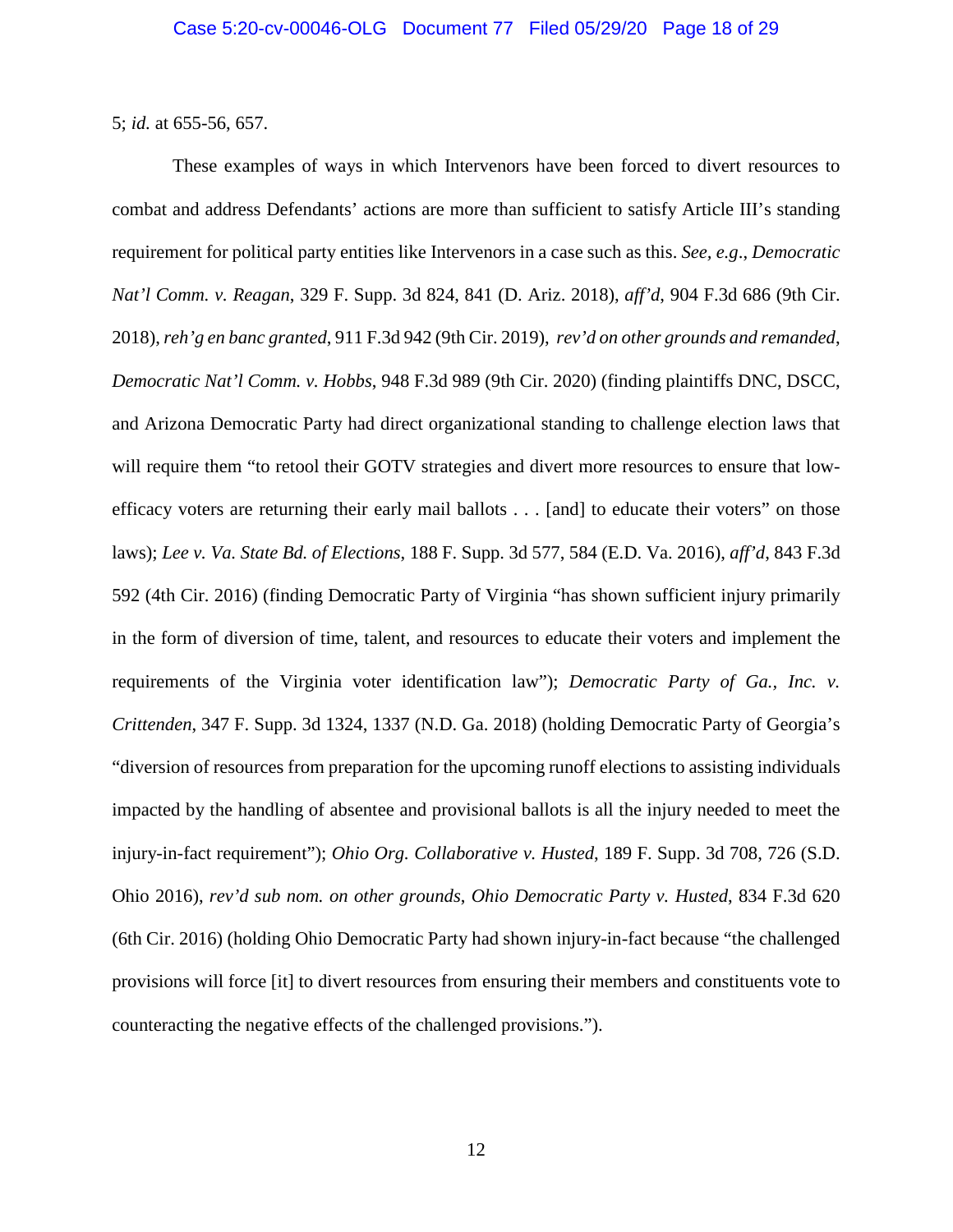#### <span id="page-18-5"></span><span id="page-18-4"></span>**2. Intervenors have associational standing.**

<span id="page-18-0"></span>In addition to establishing standing based on injuries sustained by the organizations themselves, Intervenors have standing based on the injuries suffered by their members and constituents. An organization may bring suit on behalf of its members or constituents when: (1) its members and constituents would otherwise have standing to sue as individuals; (2) the interests at stake are germane to the group's purpose; and (3) neither the claim made nor relief requested requires the participation of individual members or constituents in the suit. *Benkiser*, 459 F.3d at 587 (citing *Hunt*, 432 U.S. at 345). An organization is not required to have a formal membership structure in order to assert standing on behalf of its constituents or supporters. *See Hunt*, 432 U.S. at 345 (holding an organization that possessed the indicia of membership and was responsive to those constituents could assert associational standing); *see also Friends for the Earth, Inc. v. Chevron Chem. Co.*, 129 F.3d 826, 829 (5th Cir. 1997) (finding nonprofit environmental organization had associational standing even though it did not have formal membership requirements). But in any event, Intervenors have sufficiently alleged that they *do* have members, whom they consider to be Democratic voters and supporters. ECF No. 28 at  $\P$ [11-13; App. at 466, 594, 672.

<span id="page-18-3"></span><span id="page-18-2"></span><span id="page-18-1"></span>Courts have repeatedly held that political party committees like Intervenors have associational standing on behalf of their voter members when they have challenged state laws that make it more difficult for their members to engage in the political process. *See*, *e.g.*, *Crawford v. Marion Cty Election Bd.*, 472 F.3d 949, 951 (7th Cir. 2007) (finding the "Democratic Party also has standing to assert the rights of those of its members who will be prevented from voting by the new [photo ID] law"); *Fla. Democratic Party v. Scott*, 215 F. Supp. 3d 1250, 1254 (N.D. Fla. 2016) (holding Florida Democratic Party had standing on behalf of voters "who intend[ed] to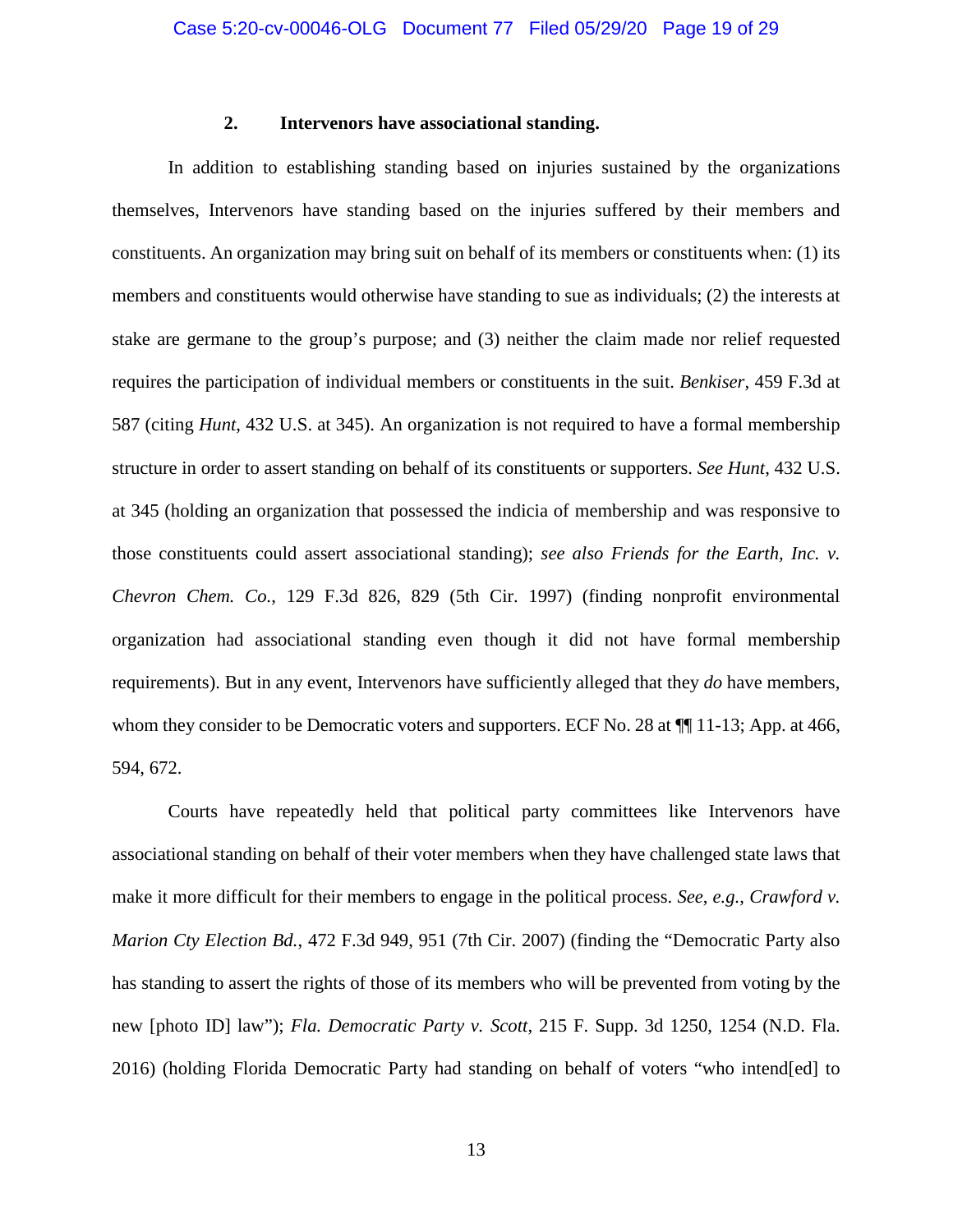#### Case 5:20-cv-00046-OLG Document 77 Filed 05/29/20 Page 20 of 29

register as Democrats and who will be barred from voting" given state's closure of voter registration).<sup>[5](#page-19-10)</sup> Indeed, in a voting case brought recently to address burdens imposed on voters by Wisconsin state election laws in the context of the current public health crisis, a federal district court found that both the DNC and the Democratic Party of Wisconsin had standing to sue on behalf of their voter members who would face undue burdens on their right to vote in elections held during the pandemic. *Democratic Nat'l Comm. v. Bostelmann*, No. 20-CV-249-WMC, 2020 WL 1320819, at \*3 (W.D. Wis. Mar. 20, 2020).<sup>[6](#page-19-11)</sup>

<span id="page-19-1"></span>Here, Intervenors have standing to challenge Defendants' unconstitutional conduct on behalf of Democratic Texas voters (their members and constituents) who are not able to register to vote when they update their addresses or renew their licenses with DPS using its online system, including at least one of the individual *Stringer II* Plaintiffs, John Harms, who voted in the March Democratic primary. ECF No. 74-1 35:5-11. Any of these voters could sue in their own right, and Intervenors have standing to carry this lawsuit forward to protect their interests. Moreover, Intervenors seek systemic changes to the online driver's license system so that *all* eligible voters among their membership who update their driver's licenses online will have an opportunity to simultaneously register to vote. Intervenors' requested declaratory and injunctive relief does not require individual voters to participate in this lawsuit. *Benkiser*, 459 F.3d at 588 (finding

<span id="page-19-9"></span><span id="page-19-8"></span><span id="page-19-6"></span><span id="page-19-5"></span><span id="page-19-2"></span> $\overline{a}$ 

<span id="page-19-10"></span><span id="page-19-4"></span><span id="page-19-0"></span><sup>5</sup> *See also, e.g.*, *Reagan*, 329 F. Supp. 3d at 831; *Ga. Republican Party v. Sec. & Exch. Comm'n,*  888 F.3d 1198, 1203 (11th Cir. 2018); *Sandusky Cty. Democratic Party v. Blackwell*, 387 F.3d 565, 573-74 (6th Cir. 2004); *Bay Cty. Democratic Party v. Land*, 347 F. Supp. 2d 404, 422 (E.D. Mich. 2004); *Fla. Democratic Party v. Hood*, 342 F. Supp. 2d 1073, 1079 (N.D. Fla. 2004); *Scott*, 215 F. Supp. 3dat 1254.

<span id="page-19-11"></span><span id="page-19-7"></span><span id="page-19-3"></span><sup>&</sup>lt;sup>6</sup> This standing decision was not disturbed by either the Seventh Circuit or the Supreme Court, both of which issued orders in subsequent emergency appellate proceedings. *See Democratic Nat'l Comm. v. Republican Nat'l Comm.*, No. 20-1538 (7th Cir. Apr. 3, 2020), *Republican Nat'l Comm. v. Democratic Nat'l Comm.*, 140 S.Ct. 1205 (2020).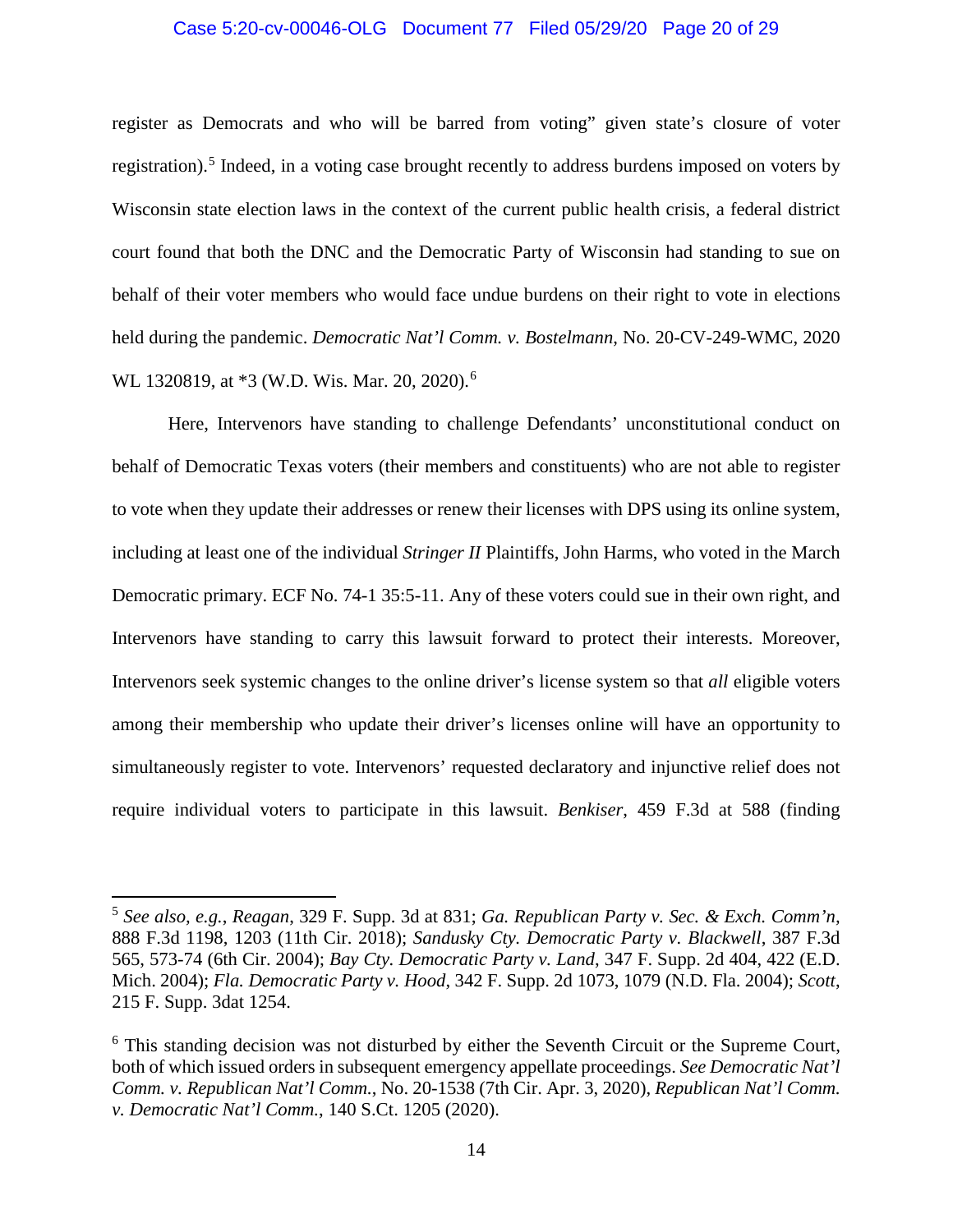#### Case 5:20-cv-00046-OLG Document 77 Filed 05/29/20 Page 21 of 29

associational standing on behalf of TDP's members, proven in part by the type of relief sought, i.e. an injunction, which benefits the whole group).

#### <span id="page-20-2"></span>**3. Intervenors' injuries are directly traceable to Defendants' conduct.**

<span id="page-20-0"></span>Intervenors easily demonstrate that their injuries are traceable to Defendants. Article III does not "require a showing of proximate cause or that 'the defendant's actions are the very last step in the chain of causation,'" *Inclusive Cmtys. Project, Inc. v. Dep't of Treasury*, 946 F.3d 649, 655 (5th Cir. 2019). It is satisfied where it is shown that the defendants' conduct has a "determinative or coercive effect upon the action of someone else." *Id*. Here, Defendants' continued violations have already caused the disenfranchisement of the original plaintiffs in this action and are all but certain to cause further disenfranchisement in upcoming elections if Defendants are not forced to comply with the law. The disenfranchisement of Intervenors' members and constituents, and the diversion of their resources to combat this disenfranchisement injures Intervenors as described above, *see supra* at 6-14, and satisfies Article III's requirements.

#### **4. Intervenors' injuries can be redressed by a favorable decision.**

<span id="page-20-1"></span>An injunction that requires Defendants to take affirmative steps to comply with the Equal Protection Clause would redress Intervenors' injuries. "To satisfy redressability, a plaintiff must show that 'it is *likely*, as opposed to merely *speculative*, that the injury will be redressed by a favorable decision,'" and "[t]he relief sought needn't completely cure the injury . . . it's enough if the desired relief would lessen." *Inclusive Cmtys. Project*, 946 F.3d at 655 (citation omitted). This Court need not search far to determine that a favorable ruling would redress Intervenors' injuries, as the Court's previous Final Order in this litigation would do precisely that. *See* Appx. 285-291, Ex. D. Intervenors have satisfied the standard for redressability under Article III.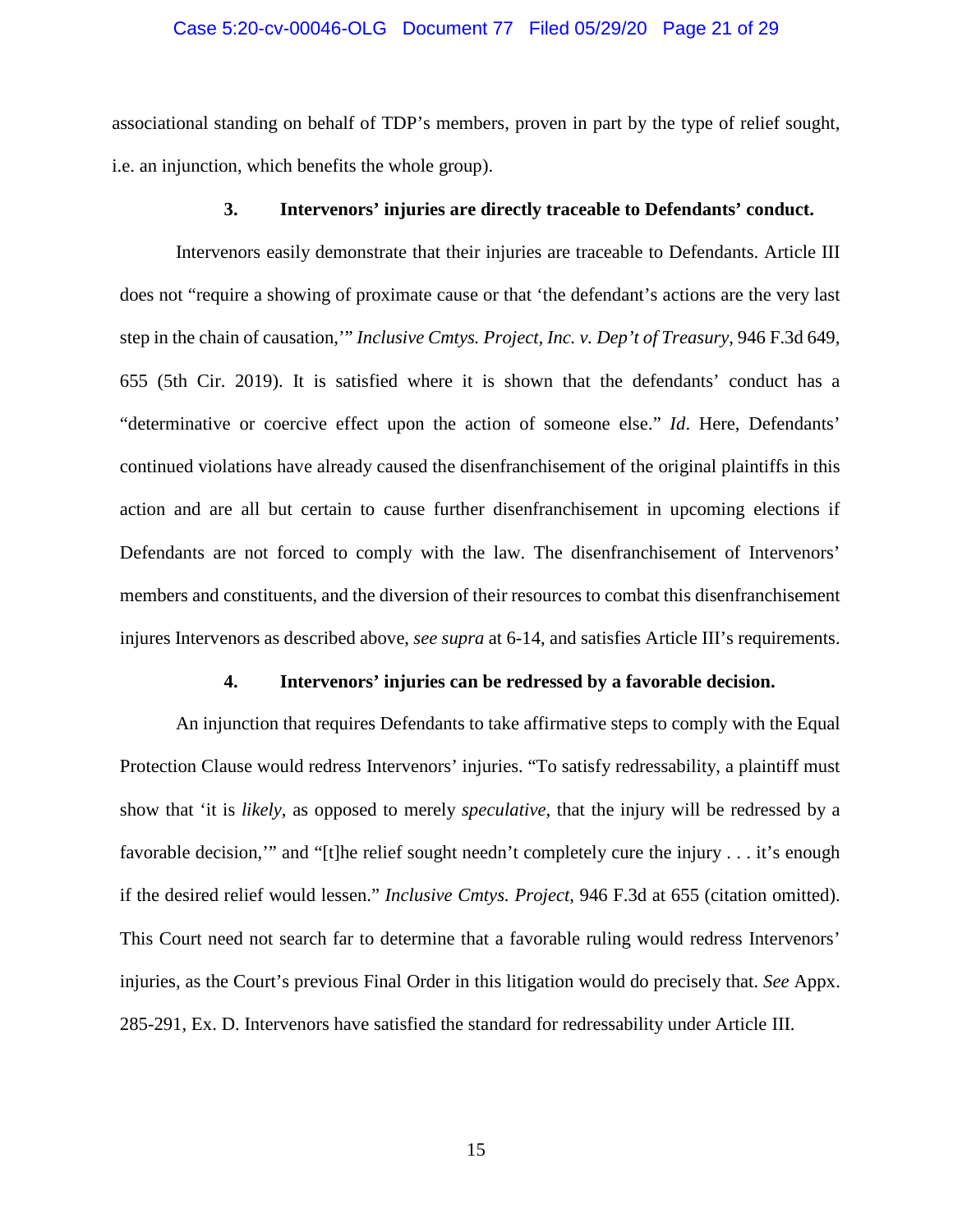### <span id="page-21-0"></span>**B. The doctrine of collateral estoppel precludes Defendants from relitigating the merits of this case.**

<span id="page-21-1"></span>Defendants are precluded from relitigating the equal protection claim under the doctrine of collateral estoppel, which promotes judicial economy by preventing "needless litigation." *Parklane Hosiery Co., Inc., v. Shore*, 439 U.S. 322, 326 (1979). It is ironic that Defendants complain that Intervenors waste the Court's time by arguing that the doctrine of collateral estoppel applies, *see* ECF No. 73 at 10, when Defendants have dragged their feet since this litigation commenced. Defendants are not entitled to a second bite at the apple to relitigate issues that have already been thoroughly briefed and examined, and that were not disturbed on appeal. When determining whether the doctrine of collateral estoppel applies, federal courts analyze whether "(1) the issue under consideration is identical to that litigated in the prior action; (2) the issue was fully and vigorously litigated in the prior action; (3) the issue was necessary to support the judgment in the prior case; and (4) there is no special circumstance that would make it unfair to apply the doctrine." *Winters v. Diamond Shamrock Chem. Co.*, 149 F.3d 387, 391 (5th Cir. 1998). This case satisfies each factor.

<span id="page-21-2"></span>*First*, Intervenors' Complaint sets forth the exact same equal protection claim that the parties have already litigated. *Compare* ECF No. 28 (Intervenors' Complaint), *with Stringer I*, Appx. 293-311, Ex. E at ¶¶ 1, 20-21, 59. There can be no doubt that Intervenors satisfied the first factor necessary to apply collateral estoppel.

*Second*, the equal protection claim was fully and vigorously litigated in the previous action. That Intervenors were not parties in *Stringer I* makes no difference because collateral estoppel applies against Defendants, and Defendants were parties to the prior suit and had a full and fair opportunity to defend their actions. Defendants argued then, as they do now, that "state law prevent[ed] them from complying with federal law." *Stringer I*, 320 F. Supp. 3d at 868. Defendants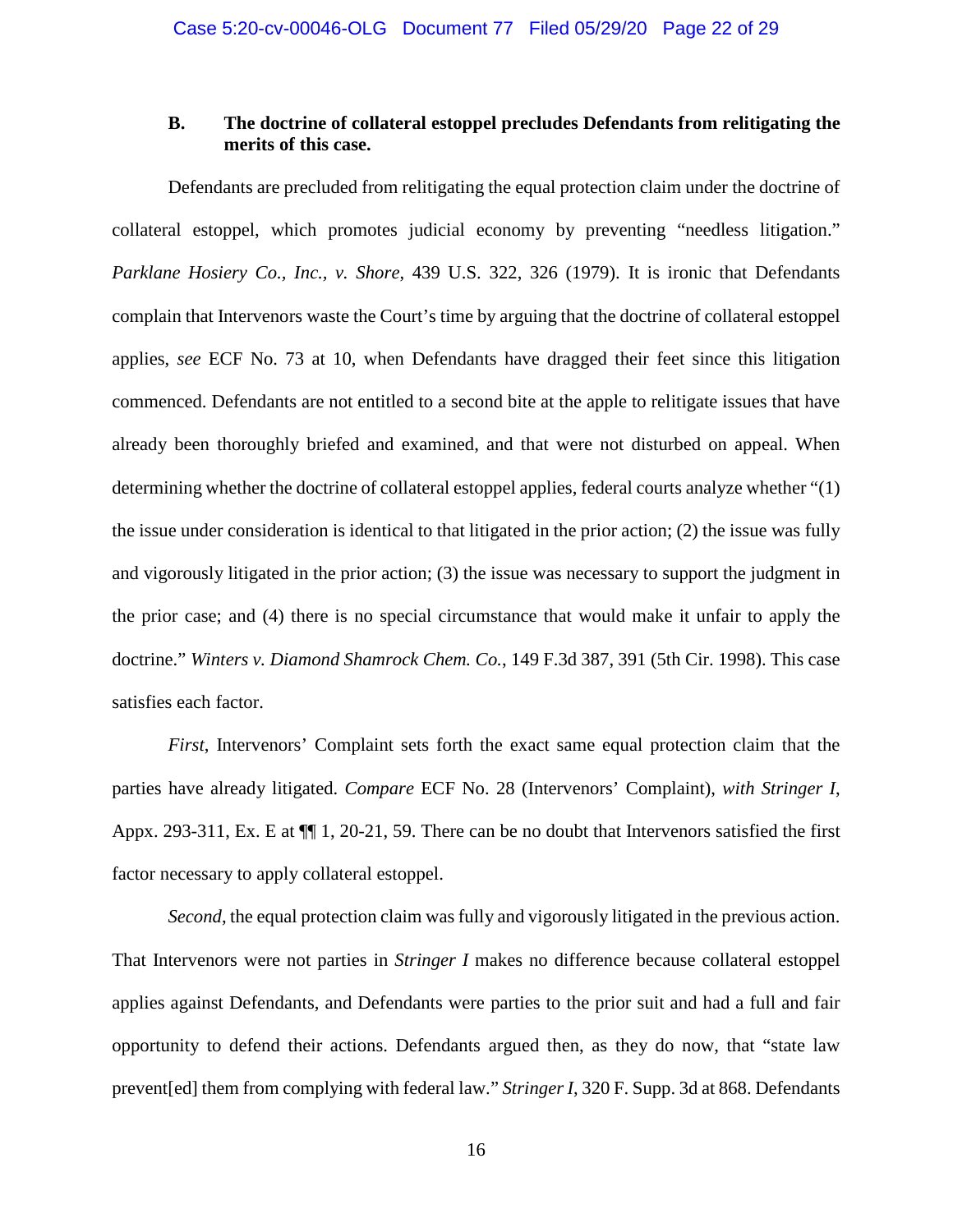#### Case 5:20-cv-00046-OLG Document 77 Filed 05/29/20 Page 23 of 29

never disputed the underlying facts; in fact, they conceded—as they still do—that eligible voters were renewing their licenses and changing their addresses online and that these transactions did not simultaneously accomplish voter registration. *See id.* at 878 ("This is a very possible thing to do what you're saying if it was legal, and it's not legal . . . So I'm not contesting the logistics of it. We can agree that it's a possible thing to do."); *see also* ECF No. 69-1 at 44-45, 53-54 (Secretary of State Division Director, stating "what I said is I don't think it's going to require a change [to the SOS electronic voter registration database]. . . . And [if a change is necessary,] the cost won't be very much, and it will only be a one-time cost, but I just don't know if it's even going to be necessary"). The Court's ultimate order in *Stringer I* turned squarely on whether Texas law prevented Defendants from allowing simultaneous registration for online transactions with DPS, and after extensive analysis, found that Texas must allow for simultaneous registration for online transactions with DPS. *Stringer I*, 320 F. Supp. 3d at 900-901.

<span id="page-22-0"></span>*Third*, the issues underlying Intervenors' equal protection claim were necessary to support the Court's initial judgment. *See, e.g*., *Winters*, 149 F.3d at 392 (finding this factor met when the issue "was integrally related to—indeed, it constituted the crux of—the particular judgment"). The issue underlying Intervenors' equal protection claim is whether Texas must allow for simultaneous voter registration when eligible voters complete renewal or change of address applications with DPS online. *See generally* ECF No. 28. It is indisputable that the determination of the issue—that is, whether Texas must allow for simultaneous online voter registration—was necessary and essential to this Court's resulting judgment. *See* Restatement (Second) of Judgments § 27, cmt. j (1982) (instructing collateral estoppel should be applied when "the issue was actually recognized by the parties as important and by the trier as necessary to the first judgment").

<span id="page-22-1"></span>*Finally*, there are no other circumstances that would otherwise make it unfair to apply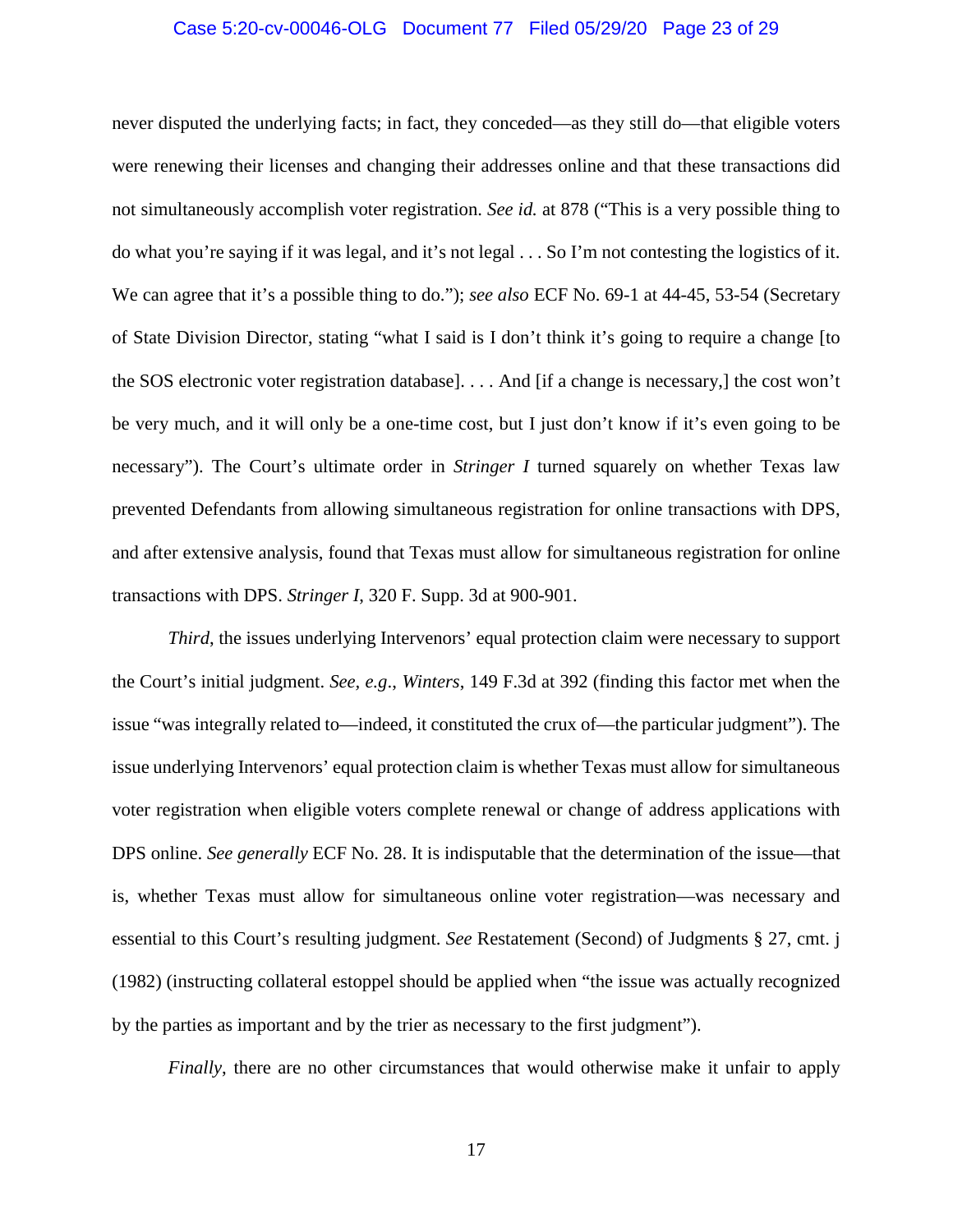#### Case 5:20-cv-00046-OLG Document 77 Filed 05/29/20 Page 24 of 29

collateral estoppel. In particular, collateral estoppel applies here despite the Fifth Circuit's reversal in *Stringer I* because that decision did not address the merits and thus does not control the substance of the Court's original judgment. *See Langley v. Price*, 926 F.3d 145, 167 (5th Cir. 2019) ("When a judgment is partially reversed on appeal, '[t]here is no preclusion as to the matters vacated or reversed.").

## <span id="page-23-3"></span><span id="page-23-0"></span>**C. Intervenors are entitled to summary judgment for the reasons detailed in Plaintiffs' previous motion for summary judgment.**

Even if the Court declines to apply the doctrine of collateral estoppel, Intervenors are nonetheless entitled to summary judgment for the reasons detailed in Plaintiffs' Motion for Summary Judgment in *Stringer I*. Intervenors expressly adopt Plaintiffs' motion for summary judgment and appendix in support from *Stringer I*, which are included in the Appendix to this Motion. *See* Appx. 1-204, 313-344, Exs. A, F.

As previously noted, Defendants had a full and fair opportunity to litigate on that record and, perhaps even more importantly, have conceded that the facts have *not* changed "materially or relevantly since" *Stringer I*, that Plaintiffs have accurately laid those facts out, and that Texas's "practices" and implementation of the law (as it views it) have not changed. Appx. at 688, 741, 742. Requiring the parties to go through the charade of putting together again what would effectively be the exact same evidentiary record would only serve to waste everyone's—including the Court's—time, entirely unnecessarily. Indeed, even Defendants appear to acknowledge as much. *See* ECF No. 50 (defense counsel conceding it may be "appropriate to rely upon portions of the factual record developed in *Stringer I* in the interests of judicial and party economy").

<span id="page-23-2"></span><span id="page-23-1"></span>Intervenors' equal protection claim is properly evaluated under the legal test derived from *Anderson*, 460 U.S. 780, and *Burdick*, 504 U.S. 428. The *Anderson-Burdick* test requires courts to weigh "the character and magnitude" of the alleged burden, against the "precise interests put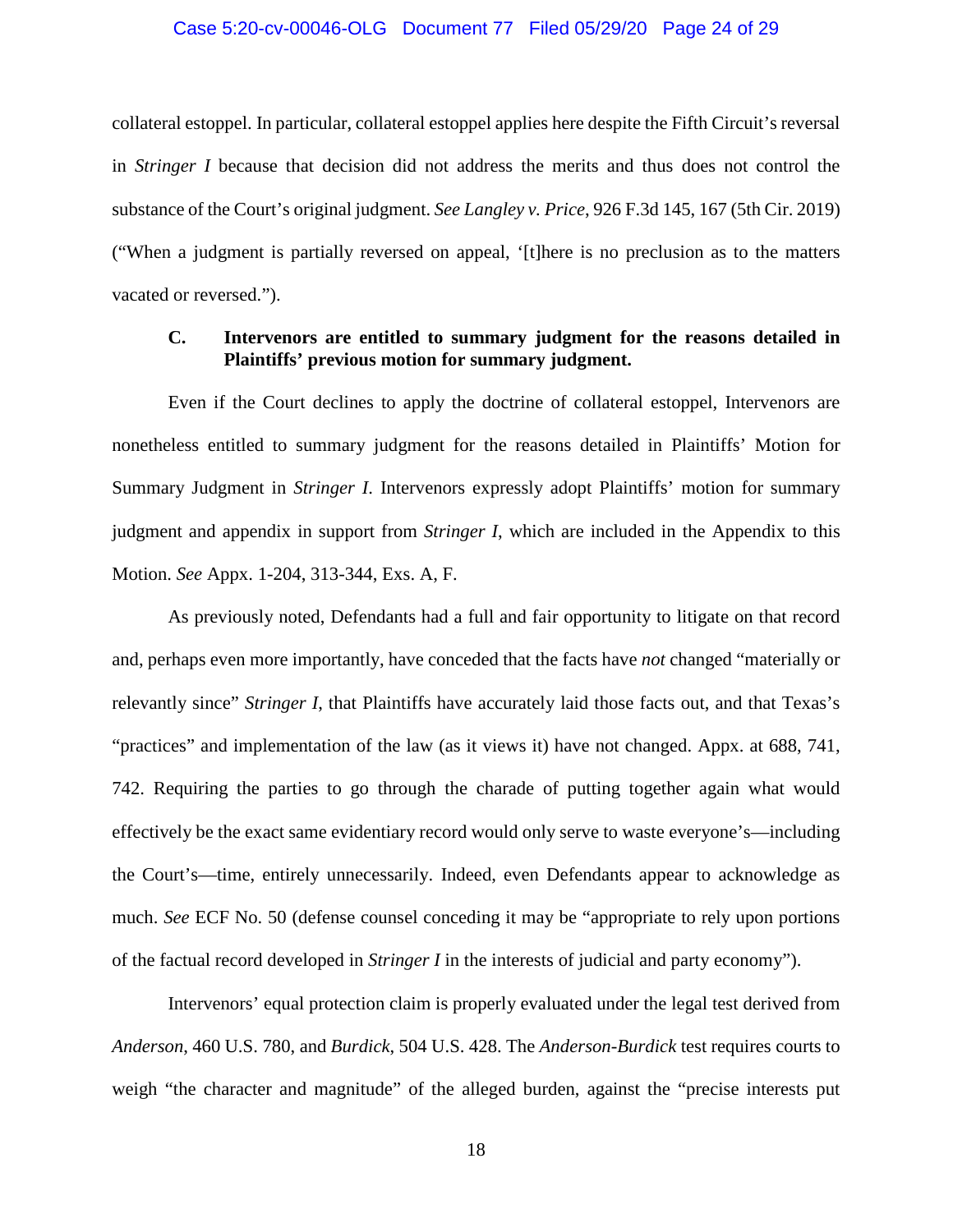#### <span id="page-24-0"></span>Case 5:20-cv-00046-OLG Document 77 Filed 05/29/20 Page 25 of 29

forward by the State." *Burdick*, 504 U.S. at 434. This assessment must "tak[e] into consideration the extent to which those interests make it necessary to burden the [P]laintiffs' rights." *Id*. at 428. Any burden, however slight, "must be justified by relevant and legitimate state interests sufficiently weighty to justify the limitation." *Stringer I*, 320 F. Supp. 3d at 898.

Defendants' conduct fails the *Anderson-Burdick* test and violates equal protection. *Id*. at 899-901. Eligible voters are unduly burdened by Texas's refusal to allow for simultaneous online voter registration, and these burdens are not outweighed by any state interests. *Id*. The State's purported interest, described in Defendants' Motion for Summary Judgment, *id.* at ECF No. 80, and response to Plaintiffs' Motion for Summary Judgment, *id.* at ECF No. 86, is that the Texas Election Code requires a physical signature. Defendants concede that this remains their justification for not complying with federal law. Appx. at 691 (Defendants argue that "[s]tate law requires that a voter registration application be in writing and signed by the registrant.").

This justification is insufficient to justify the burdens on eligible voters for several reasons. As this Court previously held, "neither federal nor state law limits the signature requirement to physical hand written signatures on paper." *Stringer I*, 320 F.Supp.3d at 899. Moreover, "DPS already uses electronic records and previously imaged electronic signatures for every Texan that uses the online system for driver's license renewal or change of address," and the Secretary of State uses those electronic signatures, admitting "it never uses physical, manual, or wet ink handwritten signatures on paper for voter registration purposes." *Id*.; *see also* Appx. at 39, 42, 45- 46. Defendants' use of previously imaged electronic signatures for DPS transactions and voter registration purposes has not changed since *Stringer I*. *See* Appx. at 698 (defense counsel explaining the signature captured during in-person transactions at DPS is "done on an electronic pad, so an image of that handwritten signature is captured"). Therefore, it remains true that "neither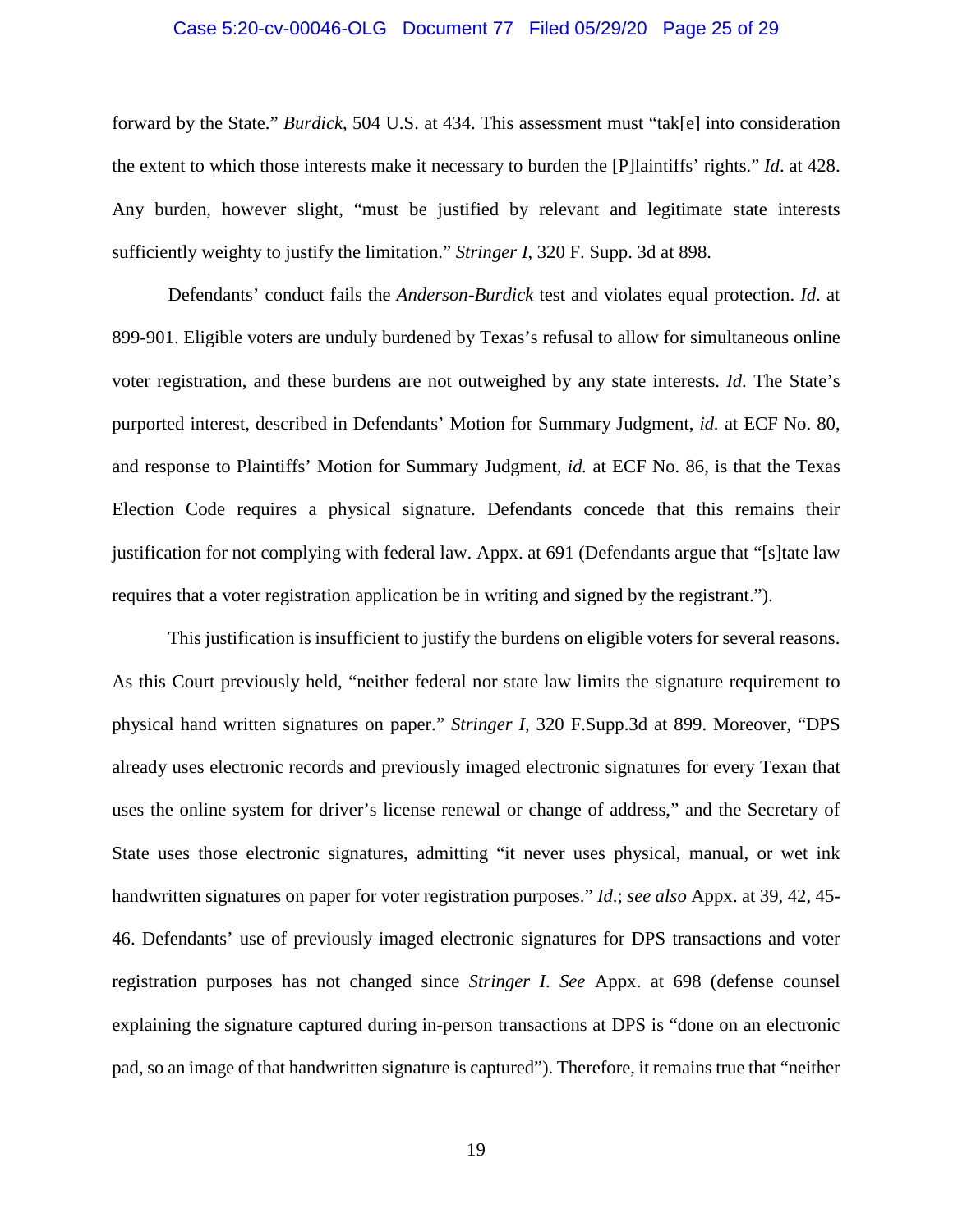#### Case 5:20-cv-00046-OLG Document 77 Filed 05/29/20 Page 26 of 29

the law nor the facts support Defendants' alleged justification for limiting simultaneous voter applications to in-person and mail motor voter transactions and refusing simultaneous voter applications for motor voters that renew or change their driver's license online." *Stringer I*, 320 F. Supp. 3d at 900.

The additional discovery taken in this case has made clear that Defendants can take the remaining necessary steps to provide a fully simultaneous, non-duplicative voter registration application to voters who update their driver's license information online in a matter of weeks. *See Stringer II*, SA-20-CV-46, ECF No. 69. And, the cost to Defendants to implement this system is negligible or non-existent. ECF No. 69-1 at 44-45, 53-54 (Secretary of State Division Director, stating "what I said is I don't think it's going to require a change [to the SOS electronic voter registration database]. . . . And [if a change is necessary,] the cost won't be very much, and it will only be a one-time cost, but I just don't know if it's even going to be necessary"). This Court should order Defendants to implement a fully compliant system permanently, so that all future Texas motor voters are protected from the disenfranchisement that is presently resulting from and—absent this Court's intervention, will continued to result from—Defendants' long-standing violations.

#### **V. CONCLUSION**

<span id="page-25-0"></span>For the foregoing reasons, Intervenors respectfully ask the Court to grant their Motion for Summary Judgment. A slight modification of the Court's previous injunction would be sufficient here. Plaintiffs have accordingly attached both a proposed final order, Appx. 780-87, Ex. O, as well as a redline comparing their proposal to the Court's previous order. Appx.771-78, Ex. N.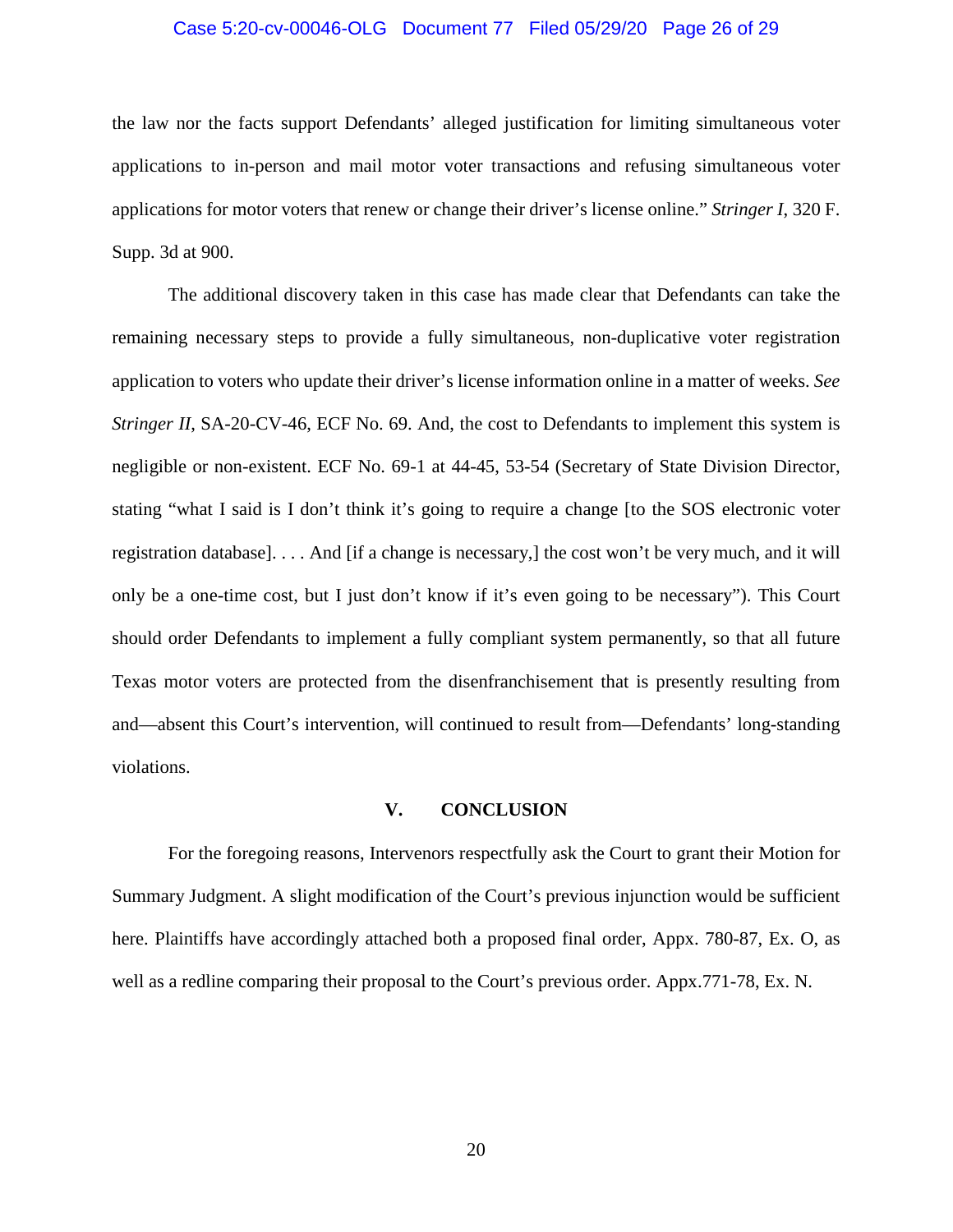Dated: May 29, 2020. Respectfully submitted,

/s/ *Emily Brailey* John Hardin TX State Bar No. 24012784 PERKINS COIE LLP 500 N. Akard St., Suite 3300 Dallas, TX 75201 Telephone: (214) 965-7743 Facsimile: (214) 965-7793 JohnHardin@perkinscoie.com

Marc E. Elias\* Aria Branch\* John M. Geise\* Emily Brailey\* PERKINS COIE LLP 700 Thirteenth St., N.W., Suite 600 Washington, D.C. 20005-3960 Telephone: (202) 654-6200 Facsimile: (202) 654-9959 melias@perkinscoie.com jgeise@perkinscoie.com ebrailey@perkinscoie.com

*Counsel forthe Intervenors*

Chad W. Dunn TX State Bar No. 24036507 Brazil & Dunn, LLP 4407 Bee Caves Road, Suite 111 Austin, Texas 78746 Telephone: (512) 717-9822 Facsimile: (512) 515-9355 chad@brazilanddunn.com

Robert Leslie Meyerhoff Texas Democratic Party 314 E. Highland Mall Blvd. #508 Austin, TX 78752 Telephone: 512-478-9800 rmeyerhoff@txdemocrats.org

*Counsel for Intervenor Texas Democratic Party*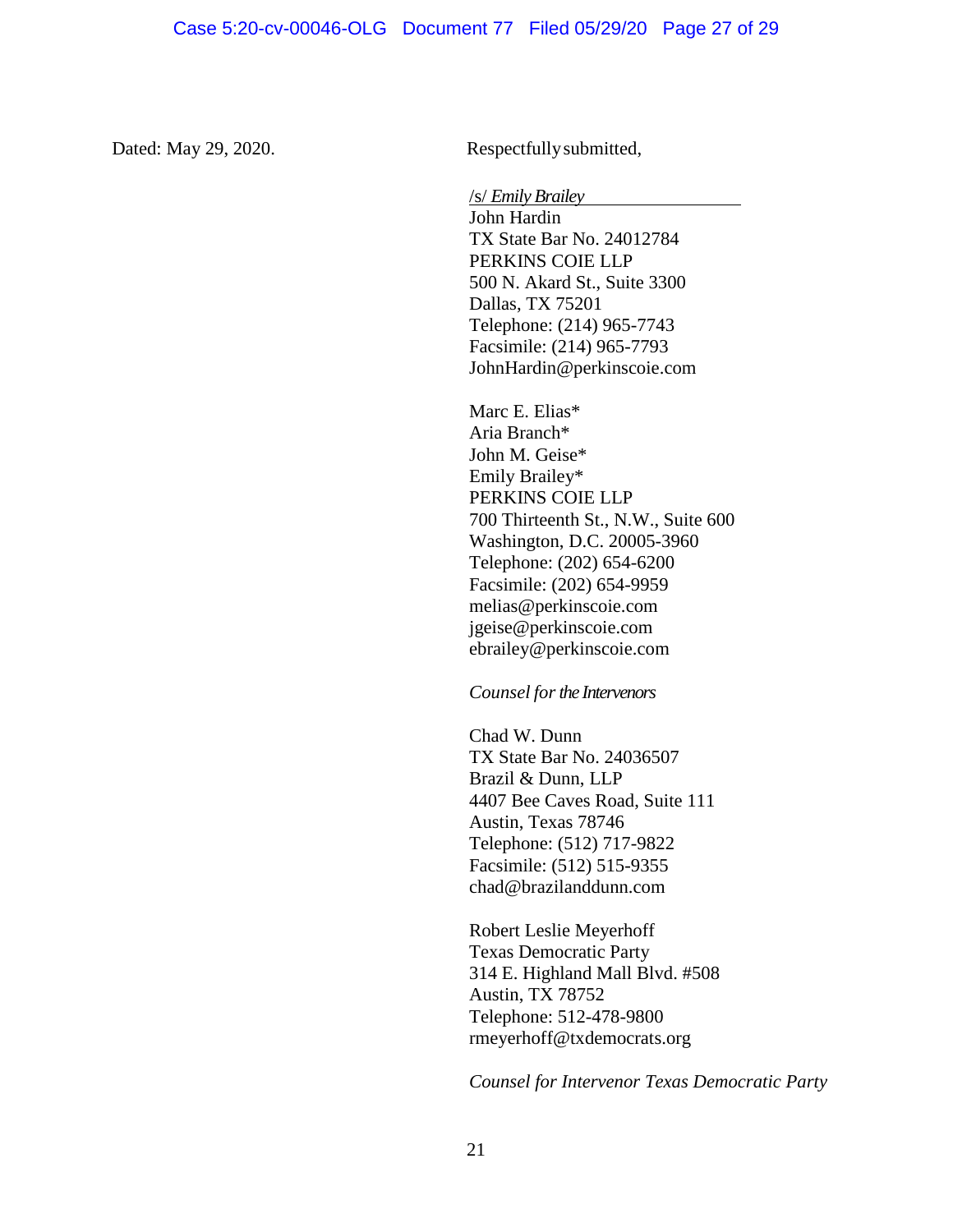*\*Admitted Pro Hac Vice*